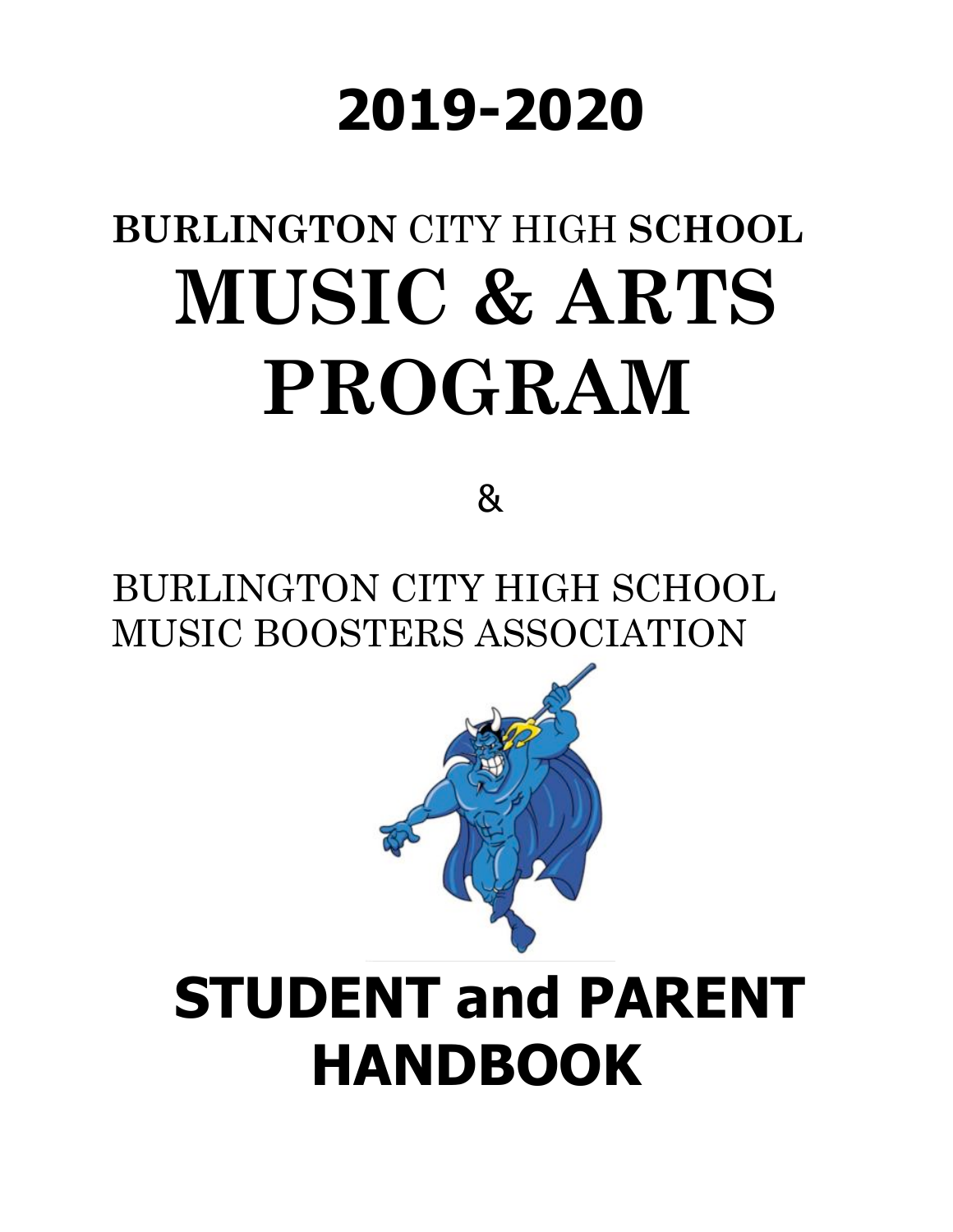#### **BURLINGTON CITY HIGH SCHOOL MUSIC PROGRAM & MUSIC BOOSTERS ASSOCIATION 2019-2020 HANDBOOK**

#### **Contents**

#### **BCHS Band Program Information**

| Introduction                                                   | $\overline{2}$ |
|----------------------------------------------------------------|----------------|
| <b>BCHS Music Classes and Programs</b>                         | 3              |
| <b>Band Member Service Opportunities</b>                       | 5              |
| <b>Music Awards</b>                                            | 6              |
| Scholarship Information                                        | 7              |
| <b>Burlington City HS Music Boosters Association (BCHSBBA)</b> |                |
| Director's Message                                             | 8              |
| Music Boosters Philosophy and Purpose                          | 9              |
| <b>Music Boosters Officers and Committees</b>                  | 10             |
| Overview of the BCHS Music Booster Budget                      | 11/12          |
| <b>BCHSBBA Communications / Activities</b>                     | 13             |
| <b>Volunteer Descriptions and Survey</b>                       | 14/15          |
| <b>BCHS Music &amp; Arts Information</b>                       |                |
| The Basics & BCHS Music & Arts Philosophy                      | 16             |
| <b>BCHS Music Schedule Highlights</b>                          | 17             |
| <b>BCHS Blue Devil Music Dictionary</b>                        | 18             |
| Statement of Handbook Understanding                            | 24             |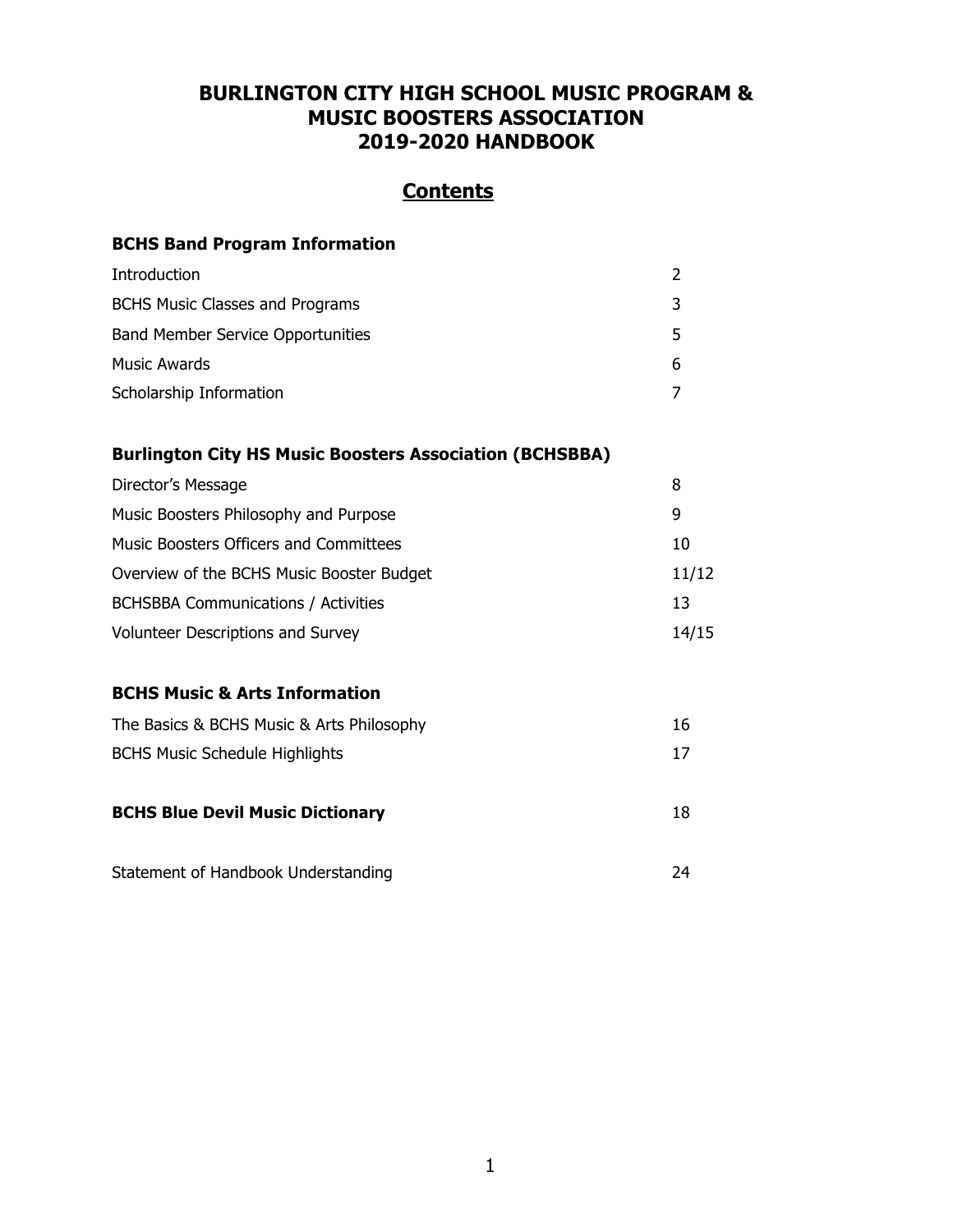Dear BCHS Music Members & Parent/Guardians,

Welcome to the 2019-2020 Burlington City High School Music Program.

As the BCHS Music Program begins a new year, we are looking forward to many successful music performances throughout the entire department. The BCHS Music Boosters Association is incredibly dedicated to promoting the success of each student. As you read through the pages of this handbook, you will notice the great depth and detail that supports the planning of this highly recognized program. Please take a moment to find a path for your passion, stick to it - and let this great program soar.

BCHS offers many courses of study, as well as co-curricular activities. This handbook describes the BCHS "Blue Devil Marching Band", Concert & Symphonic Bands, "Blue Devil Jazz Band", Concert Choir, "Blue Notes Jazz Choir", BCHS Winter Color Guard, the Brass - Woodwind & Percussion ensembles, Musical Theater program and other various musical activities. You will find important information regarding finances, performance schedules and other basic information. Please take a special look through our Language Dictionary at the end, a fun place to learn the lingo.

A great way to get involved with the program is to volunteer! Sell a t-shirt, load equipment, chaperone a trip, participate in fundraisers, help with uniforms….. the list is endless. There is always something going on, and we are always in need of help. This is a TEAM EFFORT, and your participation is greatly appreciated!

Another great year with the BCHS Music program awaits you. This is your program, take pride in your success!!

All the Best,

David Thomas May

David Thomas May Director of Music & Performing Arts Burlington City High School

Alisa Drangula

Alisa Drangula – (Maura's Mom) President of BCHSBBA Burlington City High School (Music) Band Boosters Association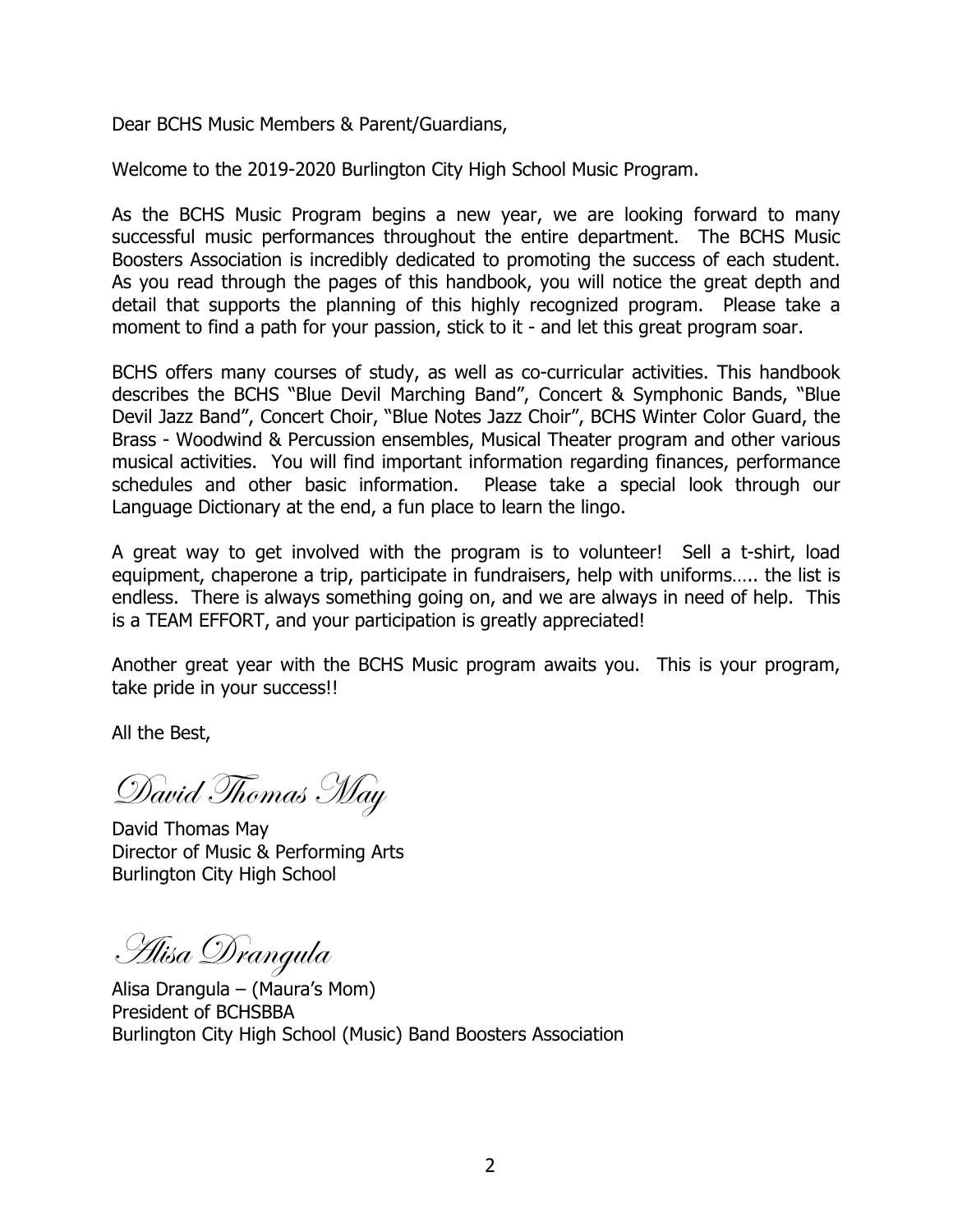## **Burlington City HS Music Program**



The Instrumental and Vocal Classes / "Concert Ensembles" are the foundation and at the center of the BCHS Music Program. There are many varied co-curricular ensembles and music classes that are offered to students to supplement the basic music experience. In order to participate in any of the co-curricular groups or ensembles a student must be involved in either the Vocal or Instrumental classes initially.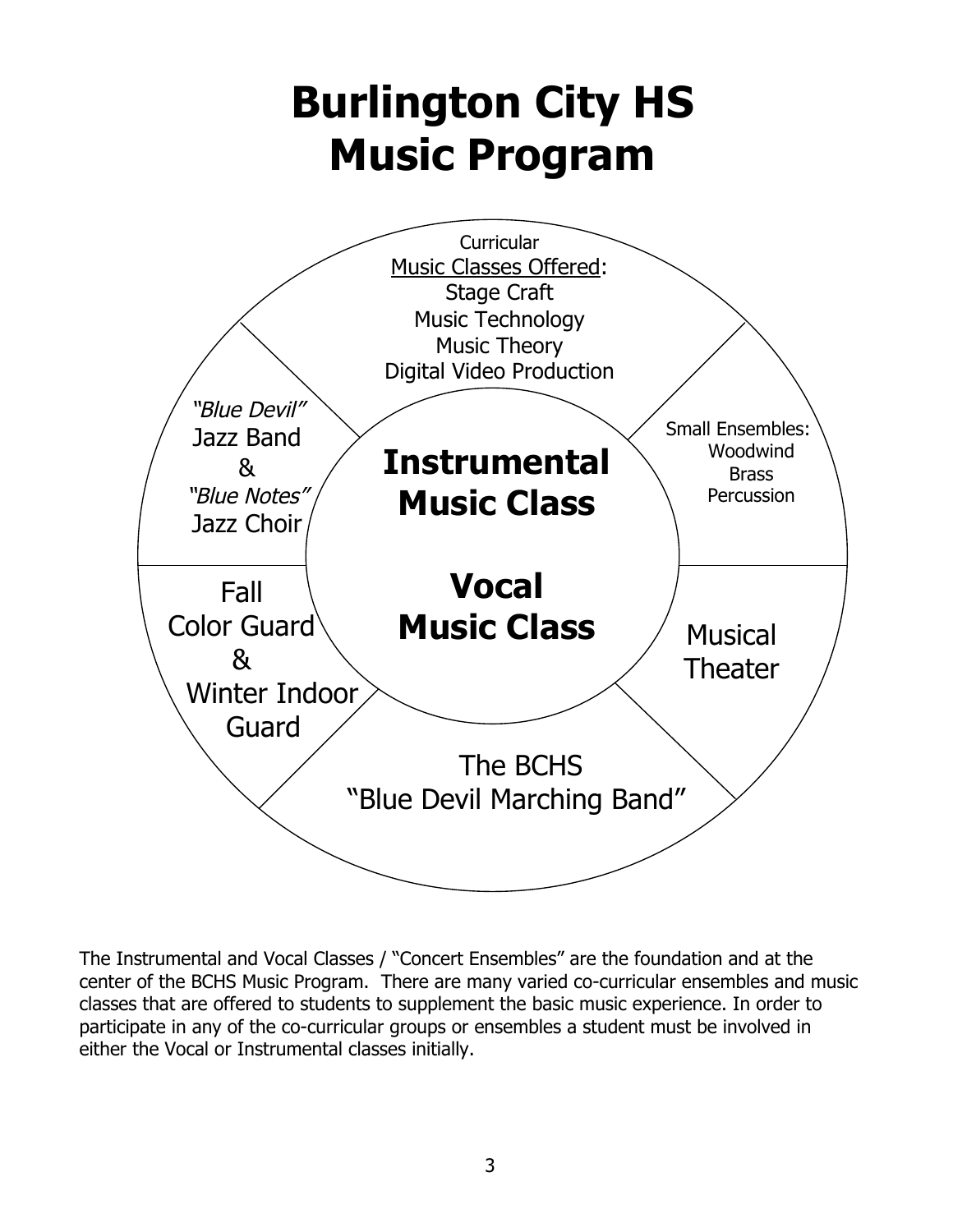#### **CO-CURRICULAR COURSE OFFERINGS**

**Instrumental Music / BAND** is open to students who have achieved or wish to achieve proficiency on a woodwind, brass, or percussion instrument. A wide variety of music, individual skills, and theory will be covered in this course. This ensemble will perform many performances at festivals, competitions, parades, concerts and other functions. Members of the Band participate in the marching band, which is a co-curricular activity meeting after school hours in the fall. Students are accepted and approved by the band director. (Full Year Course–5 credits)

**MUSIC TECHNOLOGY** is a class designed to study and use computers and musical instruments to create music. MIDI technology, sequencers, sound modules, and music keyboards will be used to arrange, compose, sequence, and print music. Basic skill on an instrument and a desire to be creative are required, but no previous keyboard or composing experience is necessary. (Full Year course - 5 credits)

**MUSIC THEORY I & ADVANCED** are designed for students who enjoy music and are interested in the basic fundamentals of its creation. Students interested in taking this course should have a basic understanding of music notation and vocabulary. Students will learn to identify key signatures, define intervals, build and identify chord structures, take melodic, rhythmic, and harmonic dictation, develop keyboard familiarity, sight-sing musical notation, and develop musical vocabulary. Knowledge of material will be demonstrated through written, singing, and listening exercises, exams, composition projects, presentations, and analysis. (Full Year course- 5 credits)

**DIGITAL VIDEO & WEB Production** is a study of video and filming studies and techniques as well as digital editing, effecting and production. Students must be prepared to do video work and projects beyond the classroom including video production of Concerts, Plays and other performances throughout the year.

**STAGECRAFT 101** is a study of technical production and how to operate the various performance venues and stages that are used in the performing arts. There is also study and work in sound and lighting production using digital programming and hands on work as well.

#### **CO-CURRICULAR ACTIVITIES**

**MARCHING BAND -** is one of the school's largest co-curricular activities. This award-winning band performs at parades, football games, community events, and band competitions and represents our communities of Burlington City and Edgewater Park throughout the regional area, state and the nation. To participate, incoming members must be enrolled in Instrumental Music Class. See the "Marching Band Information" section of the handbook.

**"Blue Devil" JAZZ BAND** is offered as an important off shoot of the total band program. The jazz group performs at concerts, community events and jazz festivals during the second semester. Rehearsals are one evening a week, following the Marching Band season. Additional sectional rehearsals are arranged with input from the members for their availability. To participate, students must be enrolled in Instrumental Music class.

**"Blue Notes" JAZZ CHOIR** is offered as an important addition to the vocal music program. The jazz choir groups perform at concerts, public events and jazz festivals during the second semester. Rehearsals are after school twice a week, starting in October and running through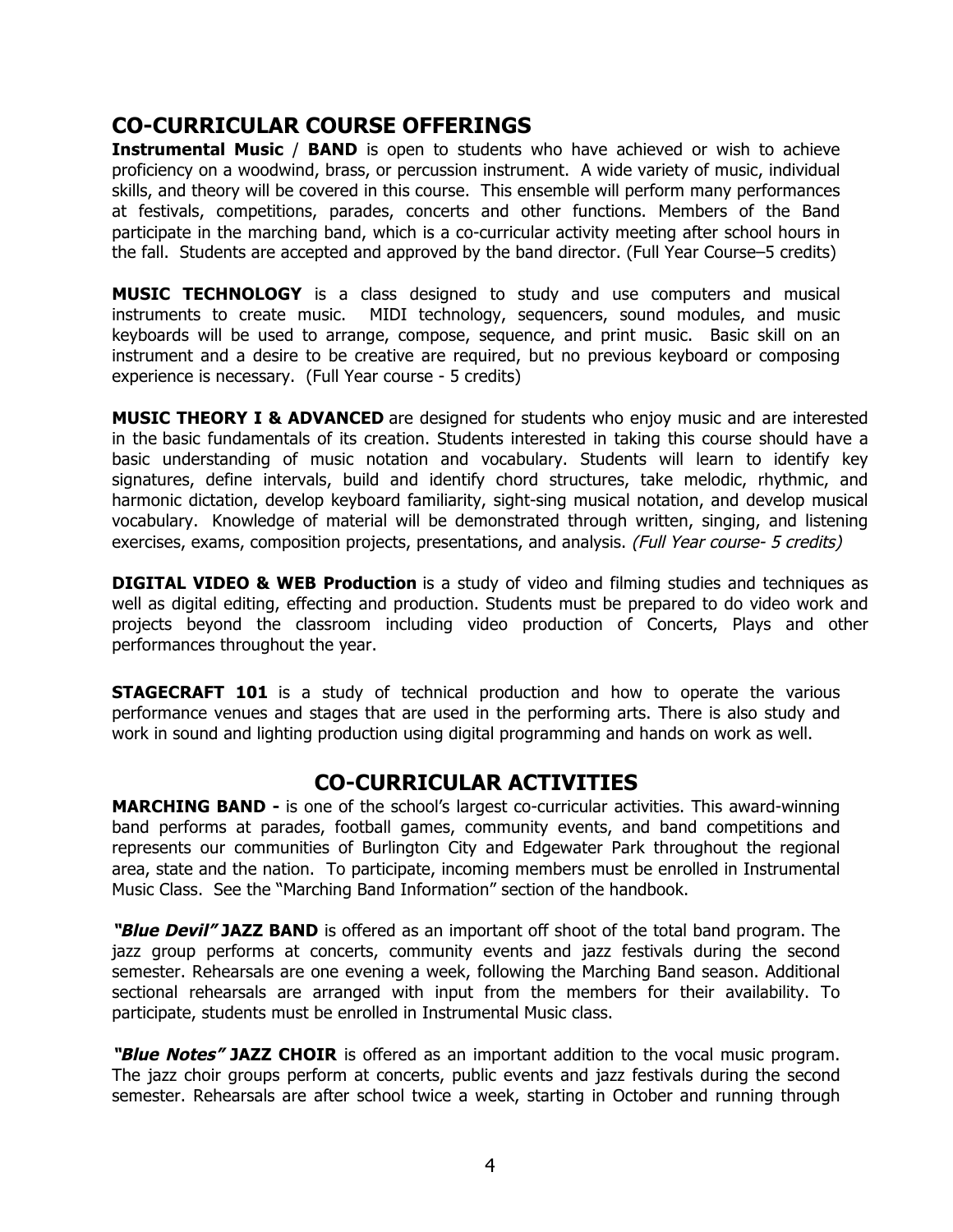May. Additional sectional rehearsals are arranged with input from the members for their availability. To participate, students must be enrolled in Vocal or Instrumental Music class.

**WINTER COLOR GUARD** is an extra-curricular activity for those students interested in Indoor Color Guard. There are several rehearsals weekly and competitions on weekends. The Winter Guard competes at local, state, regional and national events from January through early April.

**SMALL ENSEMBLES** are opportunities for band members to play in small groups to improve their skills. Much of the rehearsal is on an independent, self-study basis. There are opportunities to perform in concerts and various community events.

#### **MEMBER SERVICE OPPORTUNITIES**

The various Burlington City High School Ensembles could not function as successfully as they do without the countless hours of work from the many, dedicated **student** leaders!

- **BAND OFFICERS** Drum Major / Co-Drum Majors or Assistant Drum Majors / Captains for Color Guard, Percussion & Front Musical Ensemble. These officers are responsible for communication, guidance, academic assistance, and the social activities of the band. They also help to communicate ideas and all-important information to and from the Directors, Staff, Student members, and the Music Boosters.
- **STUDENT ASSISTANTS** These individuals will receive account credits from the director during each marking period for their work in the music department area. These students are an important and necessary part of the program organization, taking care of rehearsal rooms, equipment, music, repairs, and a million odd jobs that must be completed throughout the school year.
- **LIBRARIANS** The Instrumental & the Vocal classes will each have one librarian who will be responsible for the distribution, collection, and filing of all music. They may choose to engage other students to assist in this process.
- **STUDENT DIRECTORS** Ensembles may be assigned student directors who would be in charge of set-up, starting rehearsals and generally assisting the director as needed.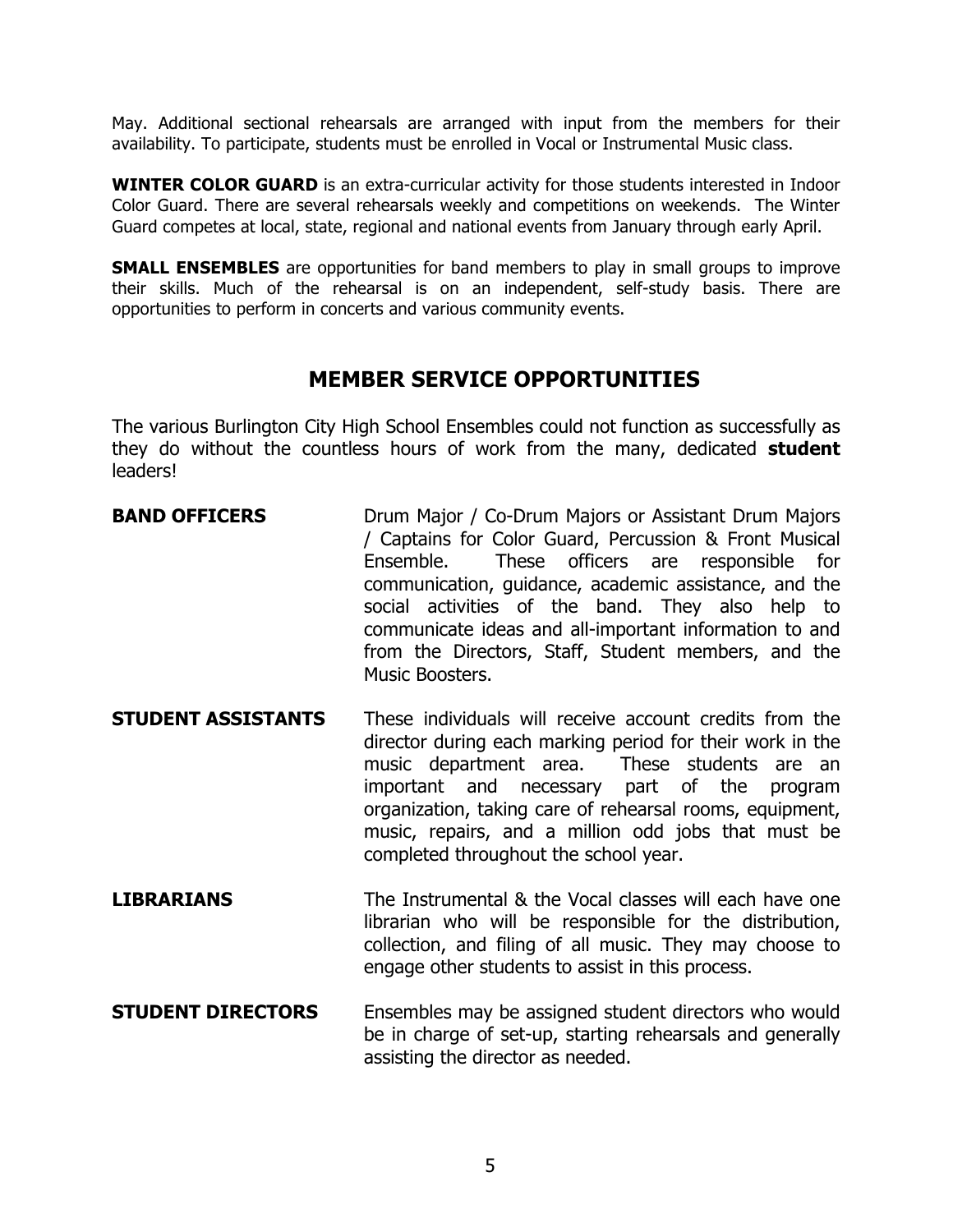## **MUSIC AWARDS**

- 1. **Rookie of the Year Award**: Presented to a **'first year'** member in each section of each ensemble who has shown the most dedication, hard work and spirit in the BCHS Music Program.
- 2. **Burlington City High School Music Certificate:** Presented to **each** member of the various organizations of the BCHS Music Program.
- 3. **Senior Presentation**: Presented to each senior by the Music Boosters Association in appreciation for their service to the BCHS Music Program.
- 4. **Marching Band Awards**: A Band Letter is given to **each member** who completes a full marching band season. A chevron is given for each additional season, which can be added to the letter.
- 5. **Music Booster Achievement Scholarships for Seniors**: The Band Boosters offer several scholarships to **graduating seniors**. There is an application and a newly added interview segment starting in 2020, to help the scholarship committee select the most deserving senior candidates based on their academic achievement, program dedication, and leadership while participating in the Burlington City High School music program.
- 6. **Music Booster Awards / Work Service Presentations:** The BCHS Music Boosters may offer these awards as they see the need, so as to provide assistance in all areas of music and leadership study: private lessons, summer music camps, clinics, and workshops.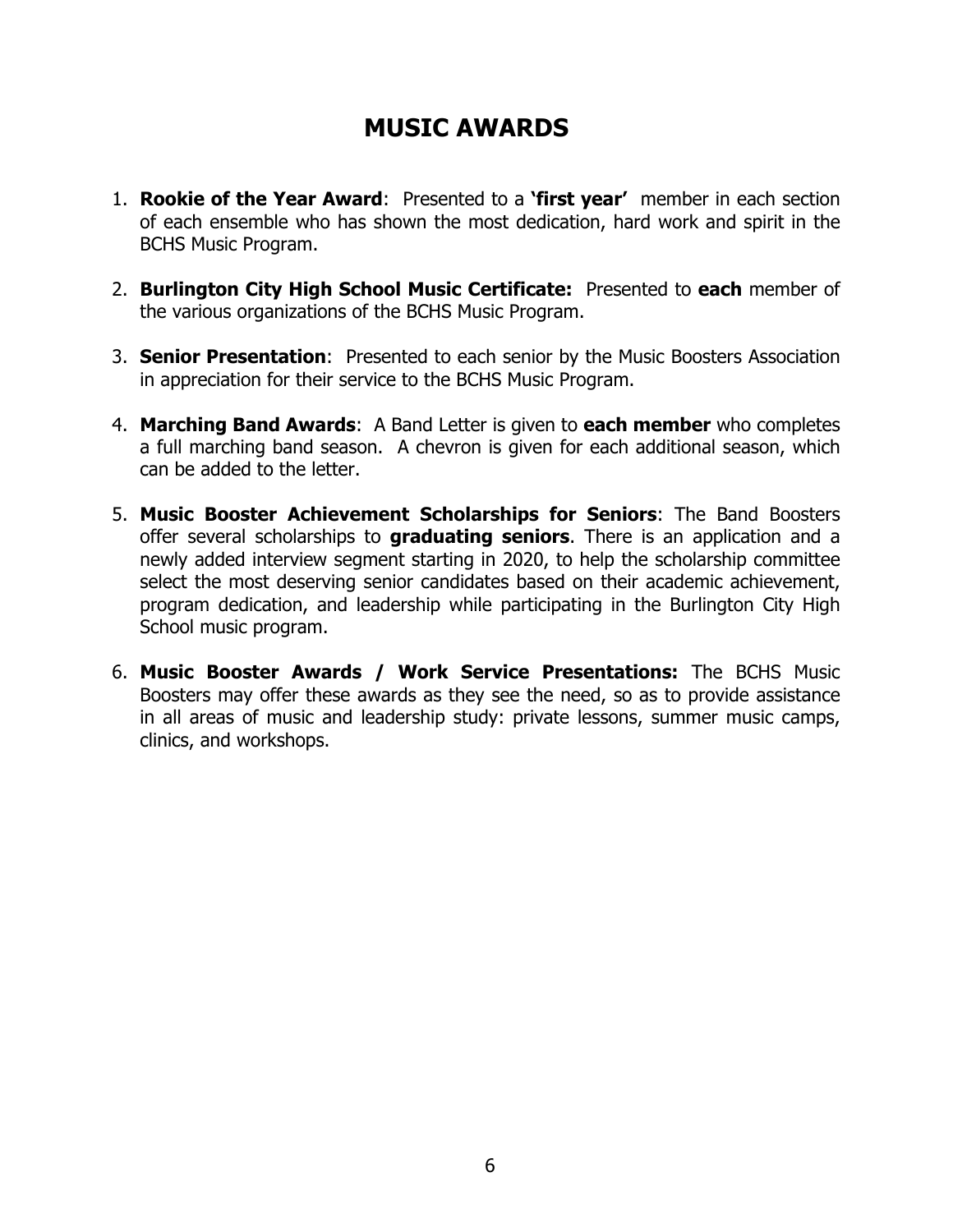#### **THE BCHS MUSIC BOOSTERS ACHIEVEMENT SCHOLARSHIPS**

#### **PURPOSE:**

To recognize outstanding achievement, dedication, and leadership while participating in the Burlington City High School Music & Performing Arts Program. The awarding of the scholarship will be to qualified graduating seniors, who have met the scholarship requirements.

#### **REQUIREMENTS:**

- 1. A minimum of three (3) years of active participation in the Music Program **or** a minimum of three (3) years of cumulative active participation in combined Program. (The definition of "Program" for this purpose includes: Bands, Choirs, Color Guard and Musical Theater. The definition of student for this purpose includes: Musicians, Color Guard, and Theatrical participants. For transfer students, a statement of participation from a former director is needed.)
- 2. Candidate should be a well-rounded individual in music activities as well as academics, and community involvement and service.
- 3. Evidence of active and "positive" leadership in the music program.
- 4. An exhibition of excellence in effort.
- 5. A grade point average of "B" or better while attending Burlington City High School.
- 6. Selection shall be by application and interview.

#### **SELECTION PROCESS:**

- 1. Applications will be offered to each senior during the second semester and can be obtained from the director. Upon completion they must be submitted to the director by the date stipulated on the application. The method of submission will also be explained with the application. All written essays will remain anonymous to the committee during their review.
- 2. The selection committee will arrange an interview appointment with the candidate.
- 3. Scholarships will be awarded at the Music Awards Banquet in June.

#### **SELECTION COMMITTEE:**

The committee shall be composed as follows:

- The Director of Music
- Music Booster President(s)
- Music Booster Parent(s) of a Junior
- Music Booster Parent(s) of a Sophomore
- Music Booster Parent(s) of a Freshman

#### **EXCEPTIONS:**

No parent of a graduating senior may serve on the committee. If the Band Booster Presidents are also the parents of a graduating Senior, the Vice President, then the Secretary, then the Treasurer will serve, as necessary.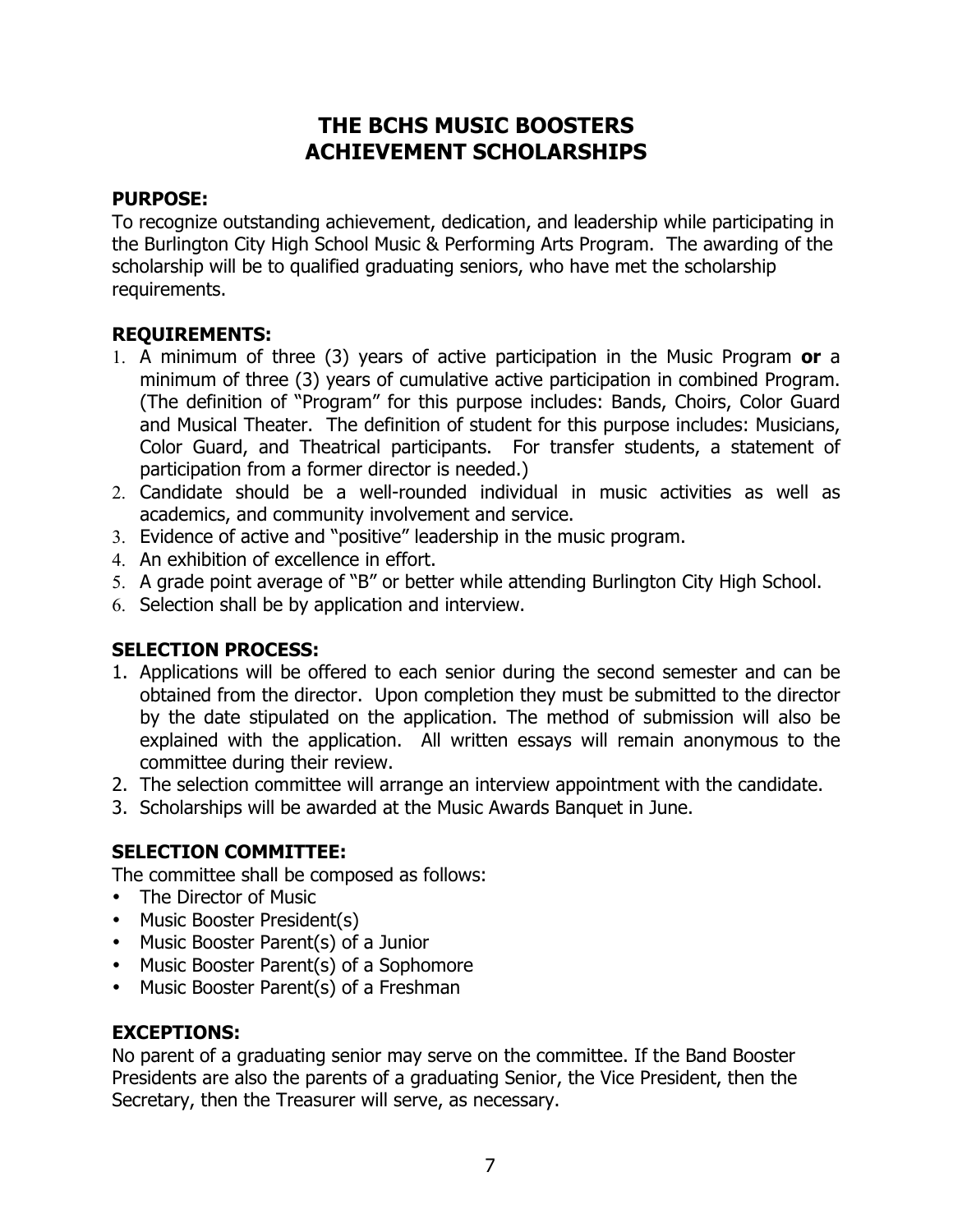Dear Parents,

Welcome to the 2019-2020 Burlington City HS Music Program!

As you read this, you have already shown support for your child's musical and personal growth by being involved in the BCHS Music Program. Your support is only beginning here. As the director, I ask the students to give willingly and selflessly for the good of the program. As parents, this sense of dedication and commitment **MUST** be matched at home with support, encouragement and praise from **YOU**.

In addition to the support you give your child at home, there are many ways to stay involved with the music program. The BCHS Music Booster Association is solely dependent on your dedication and participation. Your involvement will keep this program alive, and will be incredibly meaningful to your child and many other children as well. Please attend as many performances as you can. Music is meant for an audience! Also, we are always in need of volunteers for various activities. This is a great way to show support for your child and to meet other parents and staff members. We cannot run a program of this magnitude without your help! Please volunteer as much as you can; you will find the experience to be even more rewarding!

On behalf of the entire program, we thank you for your hard work and dedication. Without you, we would not have one of "America's Top 100 Communities for Music Education" and a "GRAMMY AWARD WINNING" BCHS Music Program.

Sincerely,

David Thomas May

David Thomas May Director of Music and Performing Arts Burlington City High School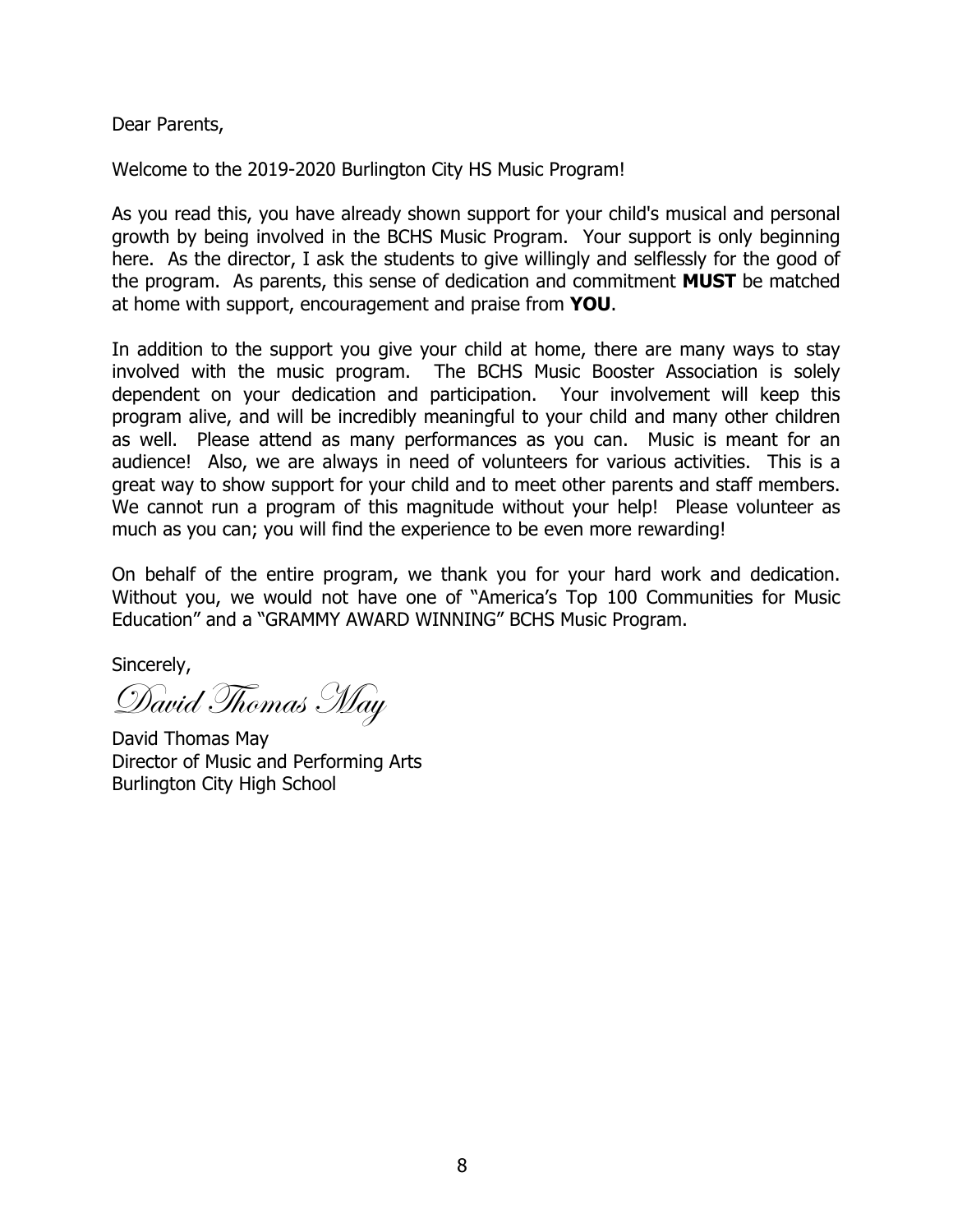## **BURLINGTON CITY HS BAND\* BOOSTERS ASSOCIATION, INC. (BCHSBBA)**

\*Please note that the legal name of the BCHS Music Boosters Association is really "The Burlington City High School Band Boosters Association." We prefer to reference the Association as the BCHS **MUSIC**  BOOSTERS Association because the organization supports all ensembles and students involved in the entire BCHS Music and Performing Arts program.

#### **PHILOSOPHY**

The philosophy of the BCHS Music Boosters Association is to act as a support group for the entire music program. This includes all instrumental vocal, color guard and theatrical ensembles as outlined in this handbook.

#### **PURPOSE**

The BCHS Music Boosters Association was formed to provide moral and financial support to all the Burlington City High School Music students and the programs offered to them. Membership in the BCHSBBA is open to all parents/guardians of student members, alumni and friends of the program. There are monthly executive board meetings, and general meetings are held at least four times a year. (Copies of the Constitution and By-Laws are available upon request from the director).

The Boosters, in cooperation with the students and its members, sponsor numerous fund raising events each year. The money from these activities provide for the following:

- musical instruments
- equipment/vehicles/maintenance
- music
- uniforms
- competitions
- additional support staff
- scholarships
- awards
- insurance
- annual Awards Night activities
- other activities as approved by the Band Booster Executive Board.

The Boosters also provide moral support at contests, concerts and other appearances by the musical groups representing Burlington City High School.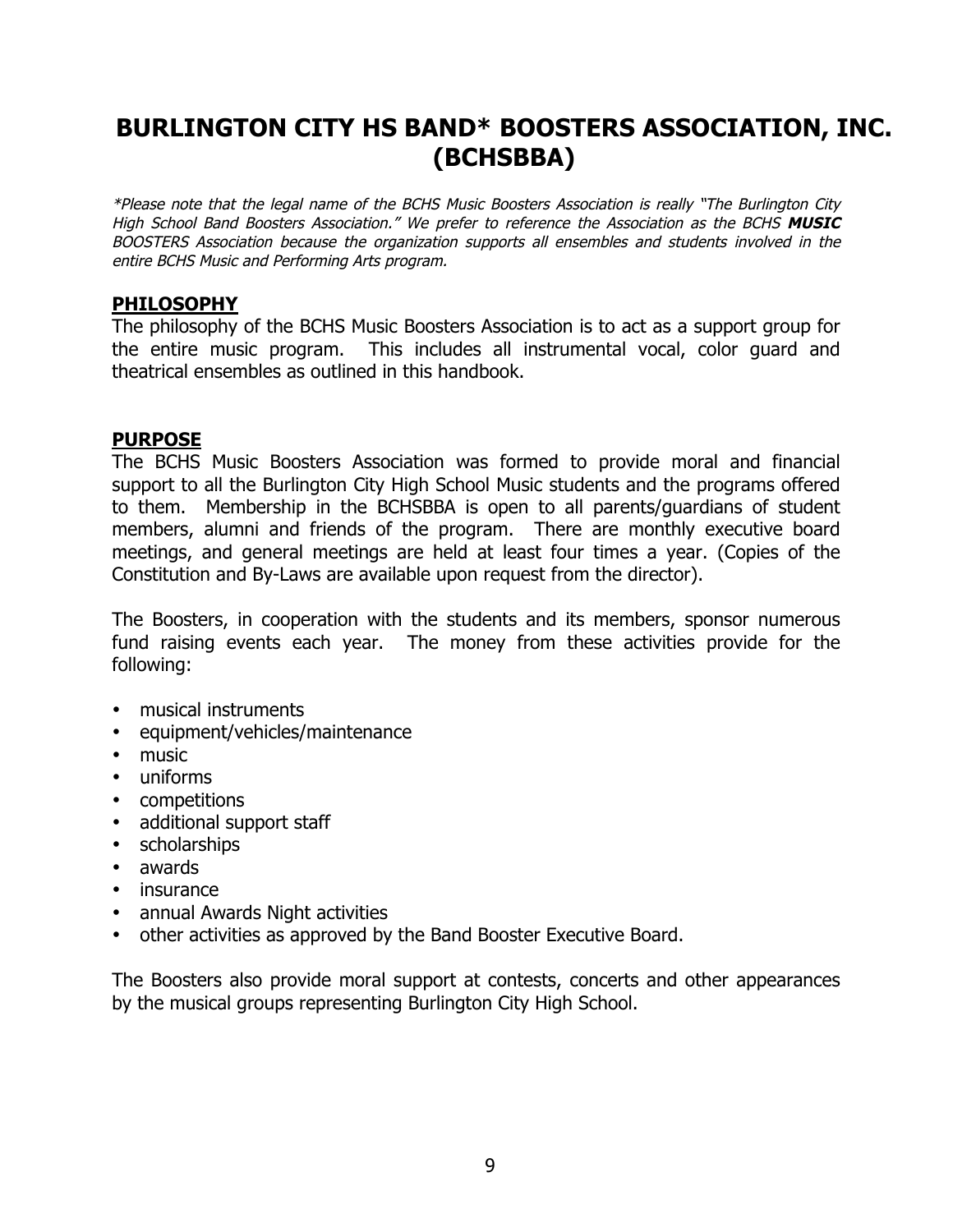#### **2019-2020 BCHSBBA EXECUTIVE DIRECTOR, OFFICERS & COMMITTEE CHAIRS**

| <b>Executive Director</b>                            | <b>Name</b>                                                                                          |
|------------------------------------------------------|------------------------------------------------------------------------------------------------------|
| Email: dmay@burlington-nj.net                        | David Thomas May - Dir. of Music & Perf. Arts<br>Office Phone: 609-387-5815 Cell Phone: 609-937-4117 |
| <b>Officers</b>                                      | <b>Name</b>                                                                                          |
| President                                            | Alisa Drangula (Maura's Mom)                                                                         |
| 1st Vice President                                   | <b>Chris Doerner</b>                                                                                 |
| <b>Recording Secretary</b>                           | Vera Shaffer                                                                                         |
| Treasurer                                            | Deb Lachawiec                                                                                        |
| <b>FUNDRAISING</b>                                   |                                                                                                      |
| Chairperson                                          | <b>Chris Doerner</b>                                                                                 |
| <b>OPERATIONS SUPPORT</b>                            |                                                                                                      |
| Uniforms/Costuming:                                  | Vera Shaffer                                                                                         |
|                                                      | Terri Chicosky                                                                                       |
|                                                      | Karen Kinter                                                                                         |
|                                                      | Alisa Drangula                                                                                       |
| Equipment/Transportation:                            | David May - coordinator                                                                              |
|                                                      | Mike Chicosky                                                                                        |
|                                                      | Miguel Cunha                                                                                         |
|                                                      | Jeff Kinter                                                                                          |
| <b>COMMITTEES/LIASONS</b><br><b>Food Concessions</b> | Mike & Sandy Anzuini                                                                                 |
| <b>School Store</b>                                  | <b>Chris Doerner</b>                                                                                 |
| Color Guard                                          | Karen Kinter                                                                                         |
| <b>Edgewater Park Liaison</b>                        | <b>Open</b>                                                                                          |
| Theater / Play Liaison                               | Alisa Drangula                                                                                       |
| Membership                                           | <i>Open</i>                                                                                          |
| 50/50 & Raffle Licensing                             | <b>Open</b>                                                                                          |
|                                                      |                                                                                                      |
|                                                      |                                                                                                      |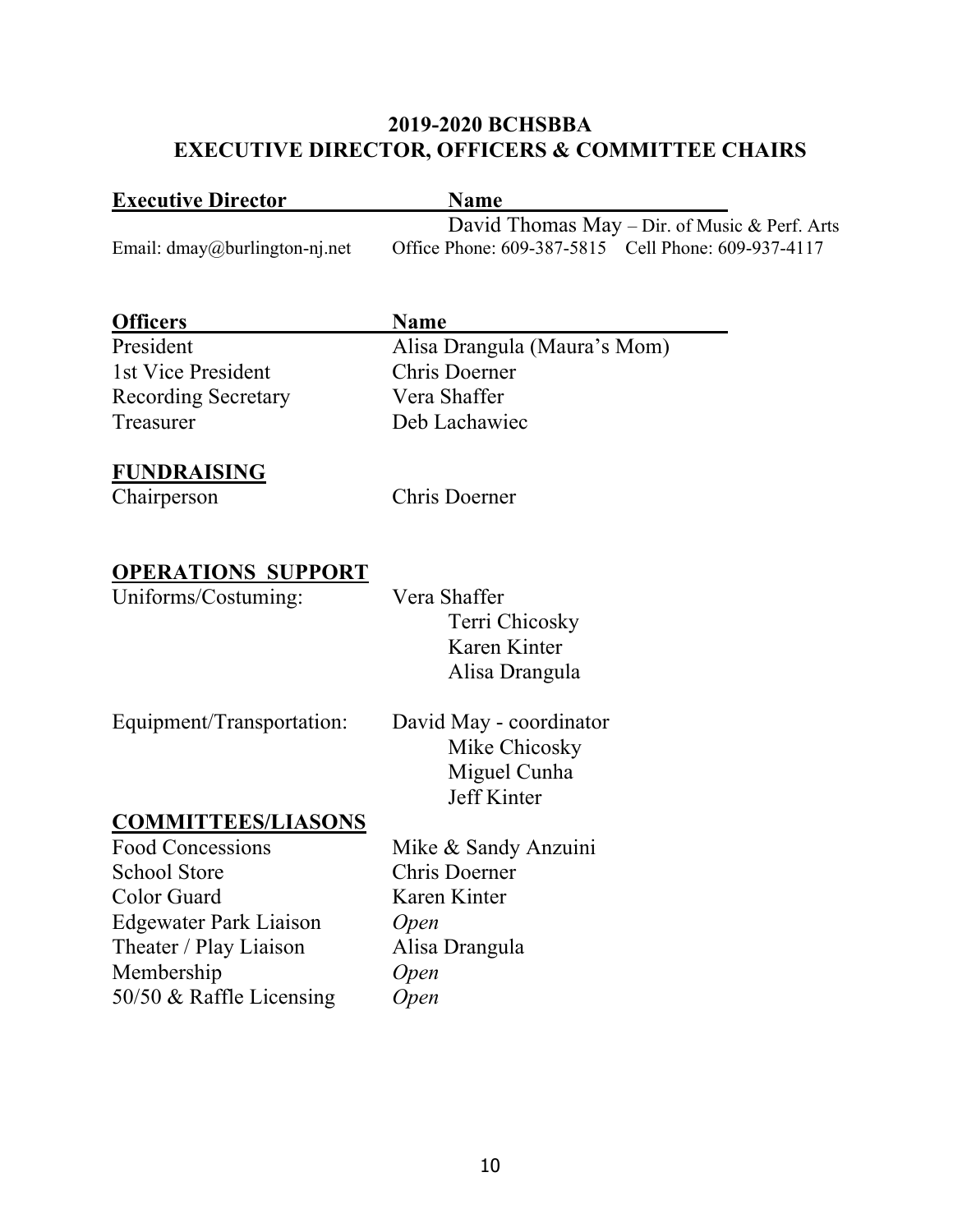## **OVERVIEW OF THE BCHSBBA BUDGET**

The Burlington City HS Band Boosters Association, Inc. is a not-for-profit corporation [IRS Code, Section 501 (c)(3)] recognized by the State of New Jersey. The Boosters provide volunteer, financial and logistical support for the Music Programs at Burlington City High School. The Music Boosters organization addresses many objectives that require a rigorous budget. The 2019-2020 budget is designed to cover the operating expenses incurred during the year as well as generate additional funds for long-term projects.

THE BCHS MUSIC BOOSTERS FUND:

Uniforms Music Music Food Transportation Website Hotels/Housing Instruments Specialty Staff Scholarships Band Camp Costs Lessons/Clinics Props/Electronics Big Trips Tickets/Entry fees Show Equipment Nursing supplies Costumes **Awards** Night Equipment Trailers, Vehicles & Maintenance

### **2019-2020 STUDENT FEES**

**Marching Band & Guard Members - \$265 for Band Camp** (Includes Shirt, Food, Transportation & Equipment costs) **\$35 for designated shoe/footwear**

> **Theater Cast Members - \$30 production fee** (Includes T-shirt & Student production costs)

#### **Coming in May of 2020 – Disney Performance Trip PROJECTED SPRING TRIP COST - \$1,100 all inclusive**

Payments of \$100 a month can begin in June 2019. Pay-Pal Buttons on the bchsmusic.com website can be used for credit card deposits and pay-pal payments. Make sure you put the name of the event and student into the notes section of the payment process.

(Returned Check Fee-\$25)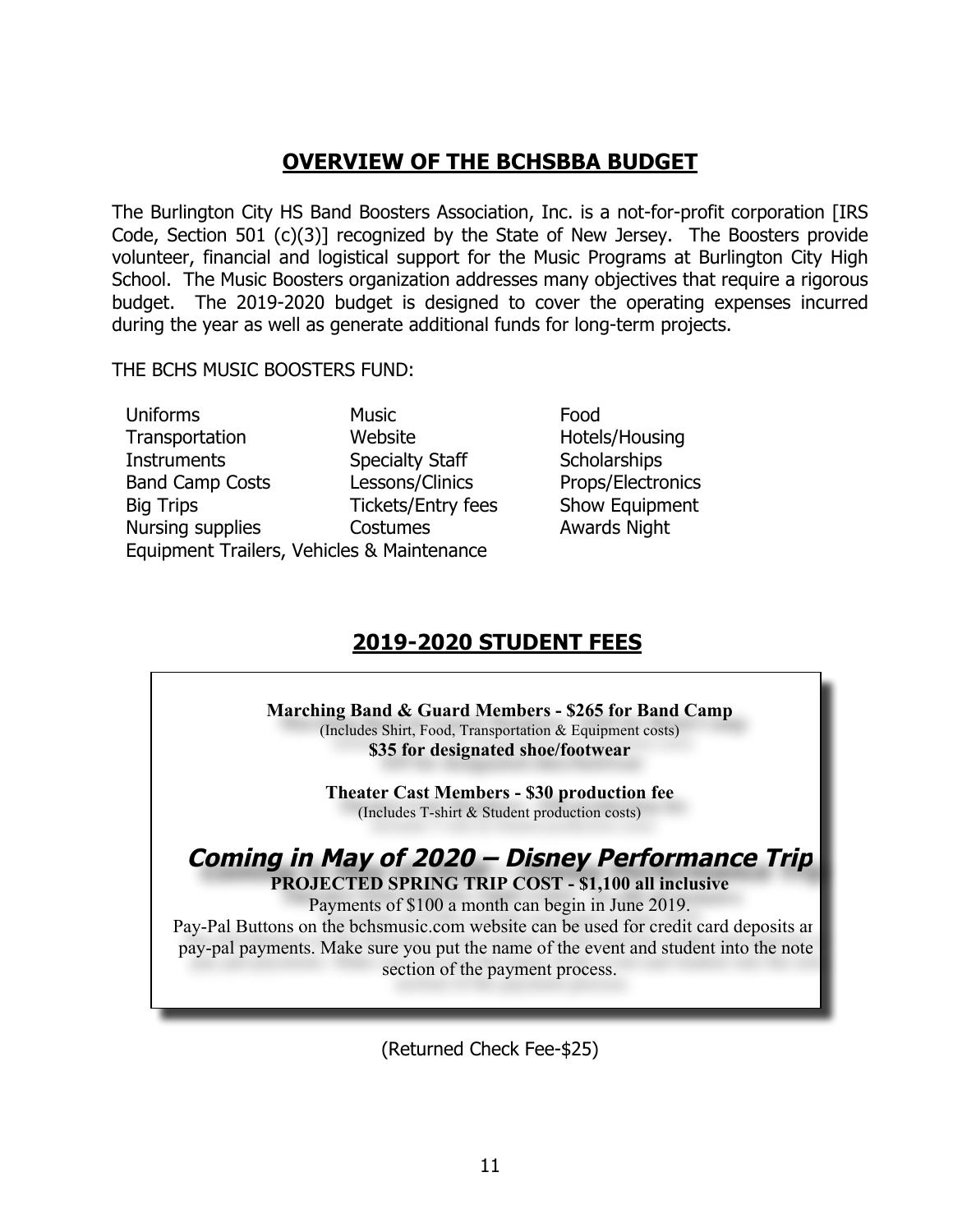#### **INDIVIDUAL MEMBER FUNDRAISING OPPORTUNITIES**

| Fundraiser                        | Profit Percentage to Student         | Dates                  |
|-----------------------------------|--------------------------------------|------------------------|
| 2019 Fall Ad-Book - Band Show Ads | 60% of sales                         | July 1 - Sept 8, 2019  |
| 2019-2020 Super 50/50 Raffles     | 50% of Sales                         | Sept. - June           |
| 2019 Tail Gate Auction            | 75 % of sales                        | TBA Fall of 2019       |
| 2019 Holiday Show Tickets         | 50% of each pre-sold/pre-paid ticket | Dec. 1 - Dec. 20, 2019 |
| 2020 Ad-Book - Play Ads           | $60\%$ of sales                      | Jan. 2 - March 1, 2020 |
| 2020 Band Day/ Music-Thon         | 100% of pledges collected            | Feb. 23, 2020          |
| 2018 Band Day Concert             | 50% of each pre-sold/pre-paid ticket | Feb 1 - Feb 21, 2020   |

Credits are applied to the students line account for funds raised as they are deposited. Any amounts that are fundraised are non-transferable to the student or family as cash. Unapplied credits will be transferred to the BCHSBBA General Fund upon the student's graduation or the student withdrawing from the school district.

Note: If a family financial hardship should arise, the Music Director will gladly meet with you to consider alternatives including applications for financial aid.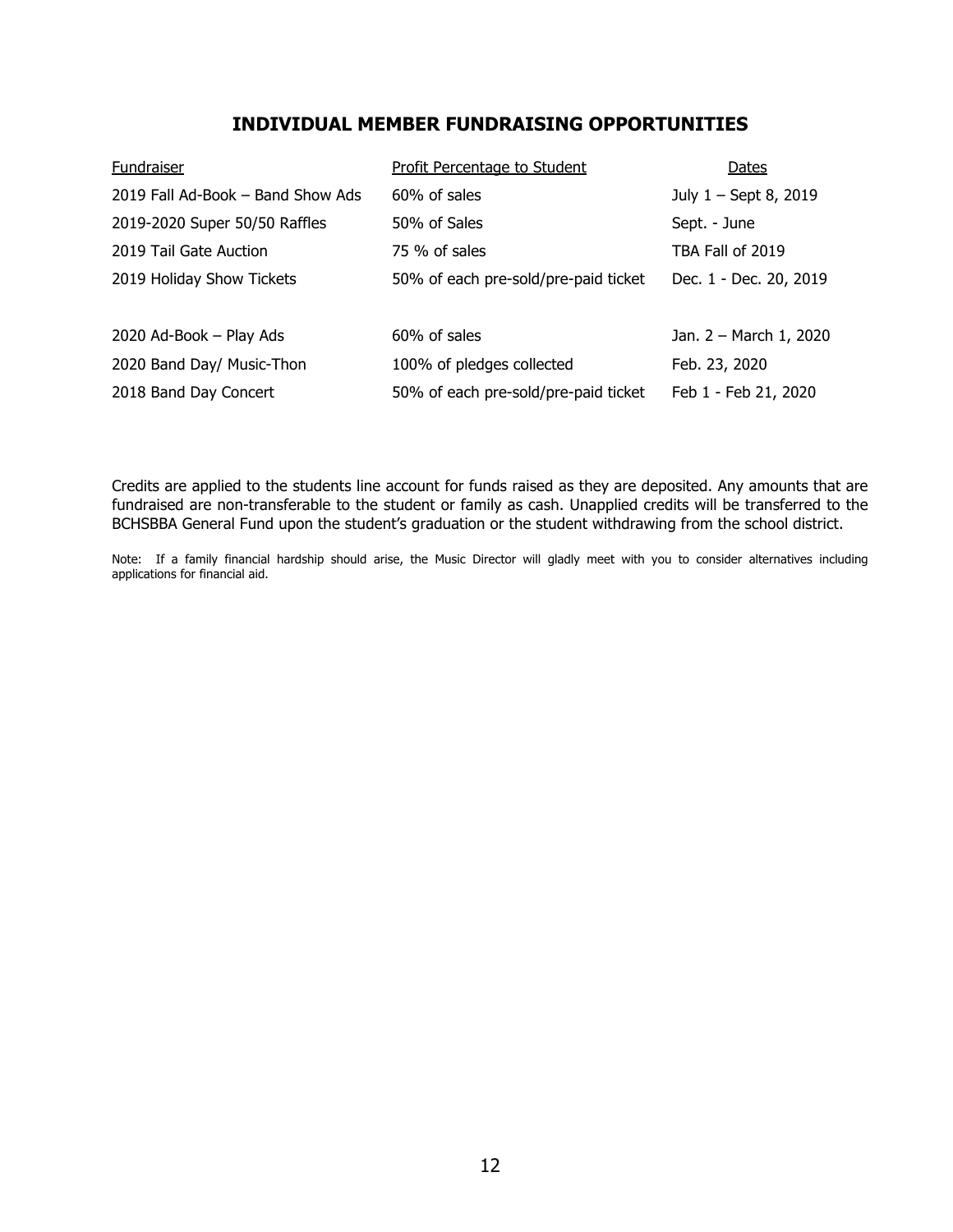#### **BCHS Music Program Communications**

The BCHS Music Program and its ensembles provide many ways to communicate information about the programs, events, activities, fundraisers, schedules and many other items that are important for you to know.

#### **Please take advantage of all of these methods to stay informed!**

#### **The BCHS Music Website:**

Visit all of the website links at www.bchsmusic.com to get information about the different programs, annual events, the weekly and monthly schedule, the staff, department news and much more. This site is updated frequently.

#### **REMINDME:**

This app is very helpful in keeping students and families involved in the specific groups of the BCHS Music & Performing Arts program informed and aware of last minute changes that may arise. You can sign up for **REMINDME** by simply following these steps:

- 1 Enter the following number into your smartphone: 81010
- 2 TEXT any one of the following messages to join the group that it references:
	- BC Blue Devil Marching Band @bcblu BC Blue Devil Jazz Band - @bcblue BC Blue Devil Jazz Choir - @bcblued BC Blue Devil Choir - @bcbluede BC Blue Devil Theater - @bcbluedev BC Blue Devil Tech Crew - @bcbluedevi
		-
		-
		-
	- BC Blue Devil Color Guard @bcblueguard

#### **BCHS Music Broadcast E-Mail Message Information:**

If you haven't already signed up for this service, send your name, your student's name, your e-mail address, your preferred telephone contact number and the year your student will graduate to bchsbluedevilmusic@gmail.com Your information will be added to our list and you will be updated on the latest information for music program activities via e-mail during the year, depending on the activities that are coming up.

#### **Global Connect:**

This automated phone calling system contacts one phone number per BCHS family providing information about events and activities that may be deemed important by the school district.

#### **Schedule Sheets:**

This sheet is distributed to members each week during the particular season to provide the week's practice schedule, performance and competition information and instructions. You can also get a copy of the weekly sheet on the www.bchsmusic.com website on the appropriate ensemble page.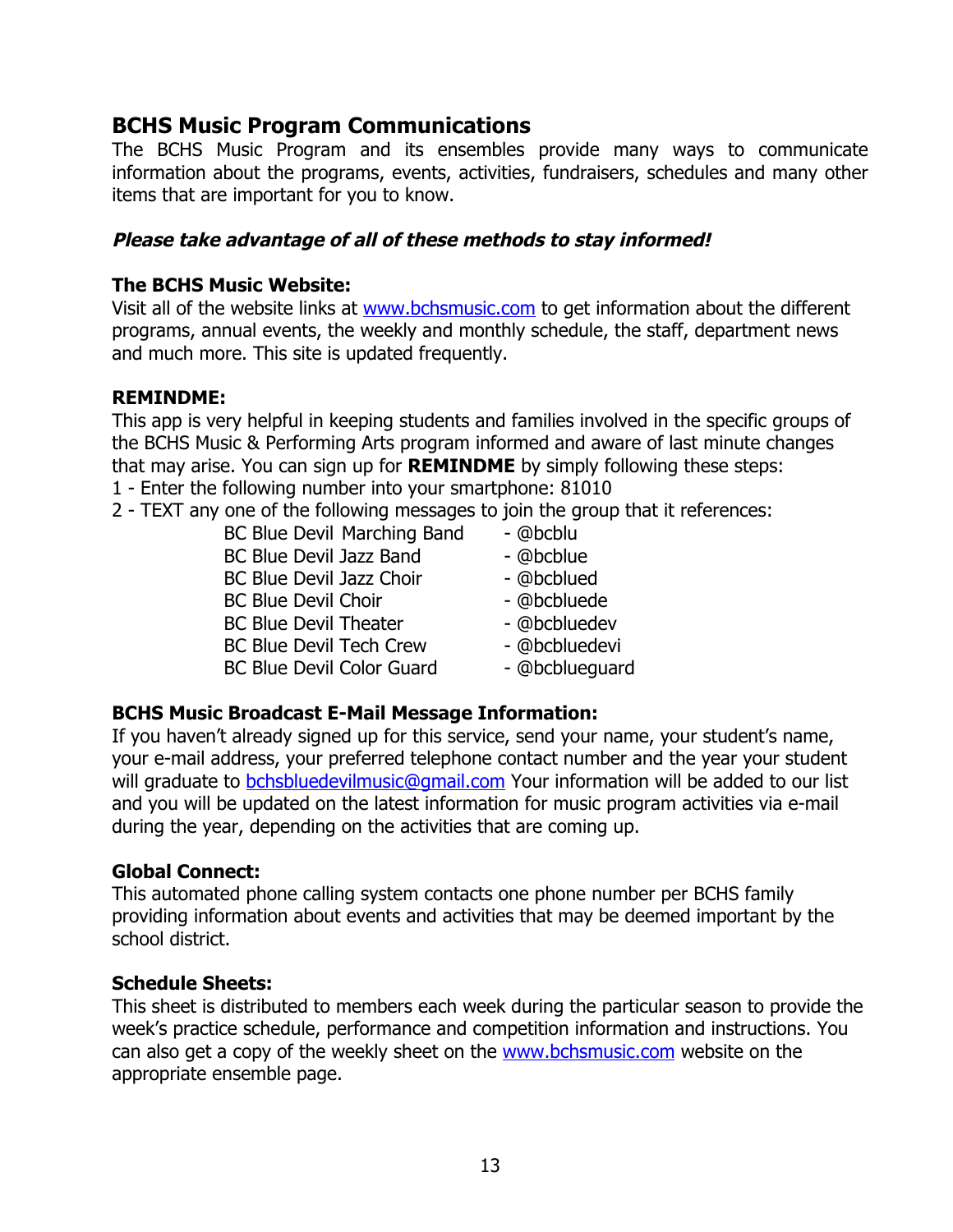#### **BURLINGTON CITY HS MUSIC BOOSTER ACTIVITIES**

#### **INTERESTED IN HAVING A GOOD TIME?? MEETING NEW PEOPLE?? THEN VOLUNTEER!!**

Each year we must say good bye to seniors and their parents. At the same time, we would like to offer an opportunity to new members to also serve and become involved. Please read through the descriptions below and find your niche. Remember! The strength of our Organization depends upon each individual to willingly give of their time and support. Experienced boosters are ready to help you learn a job.

**BAKING** - Baked Goods are needed for Half time at Football Games for the students or at various other Booster supported events. You will be contacted for your turn to supply treats. Most activities require that the whole Band provide food items or baked goods.

**CONCERT & AUDITORIUM CONCESSIONS** - Volunteers are needed to work concessions during concerts and the play performances.

**THE 25th Anniversary BLUE DEVIL FALL CLASSIC BAND SHOW** - Chairpersons are needed to coordinate this Marching Band contest which is hosted by BCHS Music Department. In addition, many volunteers are needed to sell Tickets, Programs or Raffle Tickets, work concessions, usher people, and monitor parking lot, equipment areas and buses.

**CHAPERONES/ DRESSERS** - Adults needed to chaperone Busses at Away Football Games & Area Contests (both 1-day events & overnight stays), and help students dress for Football Games, Parades, and all Contests. See the costuming / uniform coordinator to sign up sheet for this service.

**HOSPITALITY** - Volunteers needed to help with set up & clean up of refreshments for varied get-togethers.

**ROOKIE GUIDES** - Volunteers provide support and information to Rookie Parents. (must have completed at least 1 year in the program)

**FOOTBALL GAME CONCESSIONS** - Volunteers are needed to sell Food, Beverages & Spirit wares during Football Games.

**WATERING THE STUDENTS** - Volunteers are needed to provide water during parades and football games.

**PARADE / TROPHY FLOATS** - Volunteers needed to help decorate TROPHY FLOATS for the Holiday and Memorial Day Parades

**\*\*\* "NEW" - SEND OFF TEAM** - Volunteers are needed to create or collect (or both) well wishes, cards, notes, care packages from family, faculty, staff and friends for ensemble members and also possibly use them to decorate the music rooms / rehearsal areas or fields & buses before big competitions, performances and/or trips.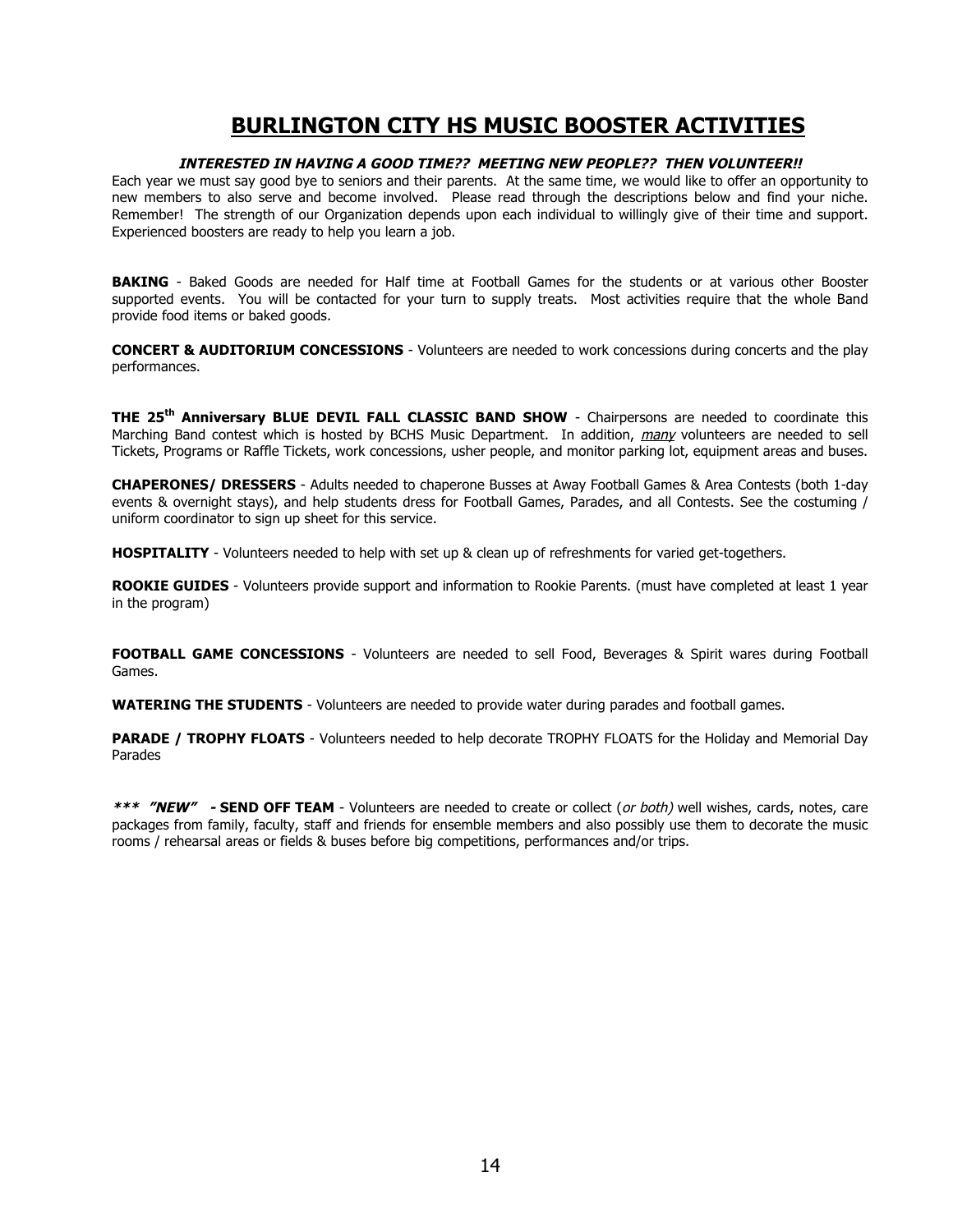## **BURLINGTON CITY HIGH SCHOOL MUSIC**

#### **THE BASICS OF BCHS MUSIC**

Participation in Burlington City High School's award-winning Music Program is an opportunity to become involved in one of the school's largest and most active extracurricular activities.

It begins with summer practices by the marching band and color guard in July, leading into Band Camp, then a full fall schedule of practices, performances and competitions. In the mean time the choir is beginning their year in September along with the Jazz band & Jazz choir. Later on in October / November the auditions for the theater students and the spring musical take place. Late in October and early in November the Marching Band competes at the US Bands NJ State Championships at Rutgers University and at the US Bands NATIONAL CHAMPIONSHIPS held at major NFL Stadiums around the country. All the concert ensembles then earnestly prepare for the Holiday show in December while Indoor color guard begins to get underway.

January sees the full on push for the musical production along with the press for Jazz Band and Jazz Choir in their preparation for Jazz Festivals in February, March, April and the NJ state festival activities end of April.

Every 2 years, the BCHS Music program will travel. We try to alternate between Orlando, Florida where the students perform in Disney World or we will consider taking a similar big trip with performance opportunities somewhere around the country. These trips usually occur during the late spring but some opportunities may come up at other times in the year. The next "*Big Trip"* is scheduled for the 2019 - 2020 school year.

#### **PHILOSOPHY**

The Burlington City High School Music Program has a unique philosophy for rehearsal and performance. It is simply stated:

#### **BE YOUR BEST**

Success, as we measure it, is striving to be the best we possibly can be, every day, every practice, and every performance. The only performance we want to beat is our own performance of yesterday. In competitions, the judges are simply people that put down numbers and rank-order the participants. They are trained in either music or performance techniques but still have their personal preferences and opinions. No two people totally agree about performances, and judges certainly are no exception to this. For example, some people prefer precision or "cleanliness" above general effect and excitement, and vice-versa. Trophies, awards and recognitions, when they happen, are "frosting on the cake" and enjoyable, but they are not the goal. Performers have almost total control over their own preparation and performance. However, performers have no control over such things as who else is performing, how prepared those performers are, the preferences of a particular judge, the acoustics of the venue or even the weather. Being your best is a measurement for success that can be achieved by everyone.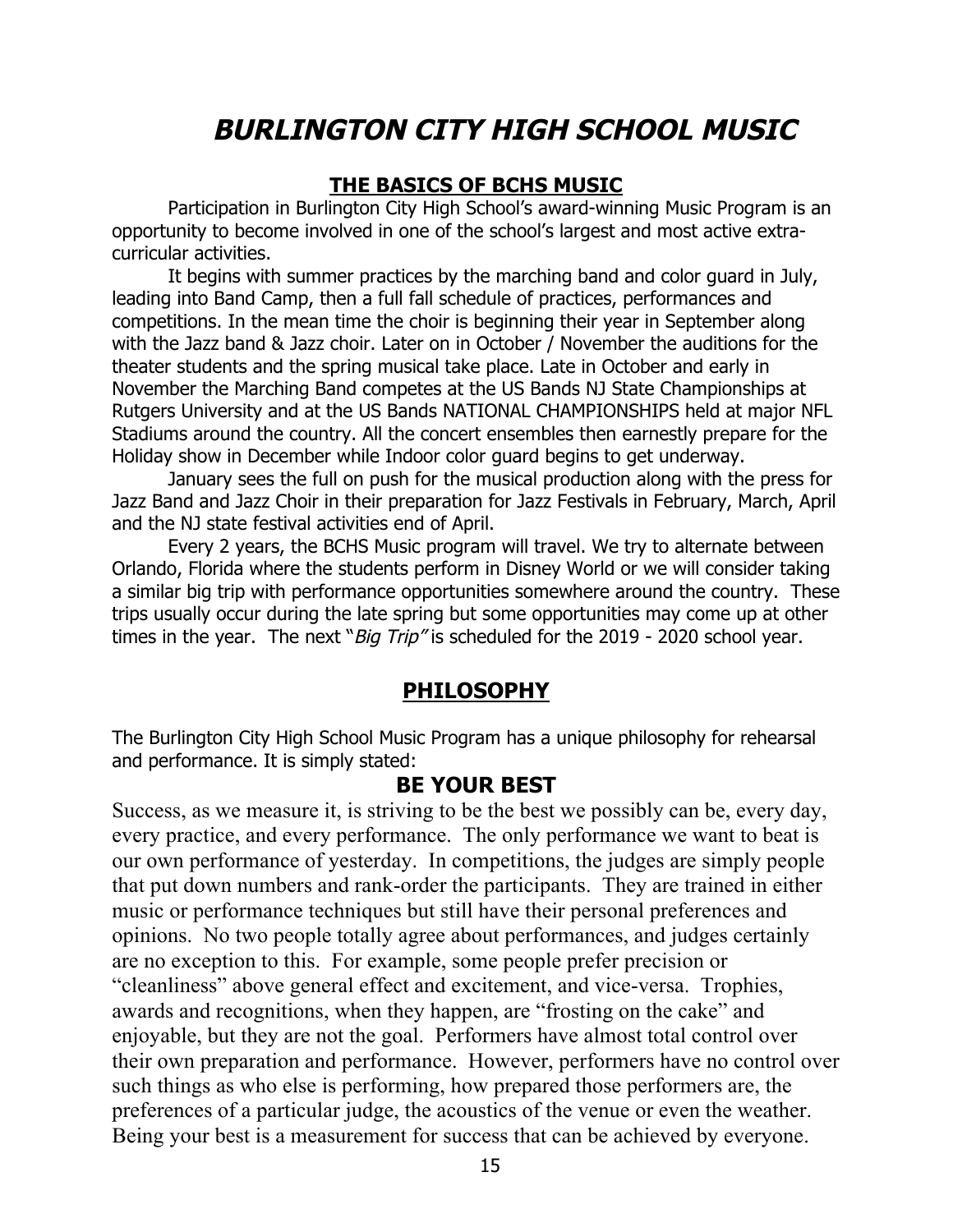## **2019-2020 Performance Highlights**

## **Marching Band**

| Thursday July 4 <sup>th</sup> | Evesham Twp. 4 <sup>th</sup> of July Parade                    |
|-------------------------------|----------------------------------------------------------------|
| Wednesdays for the summer     | Marching Band Rehearsals 6-8pm                                 |
| Sunday, Aug 18                | Band Camp at BCHS 12 noon-8pm                                  |
| Mon-Fri Aug 19-23             | Band camp moves to Camp Greenlane, Pa                          |
| Monday Aug 26                 | Monday night practices added to Wednesdays now 6-8:30pm        |
| Thursday Aug 29               | Opening day of school performance for Faculty & Staff 8am      |
| Friday, Sep 6                 | 1 <sup>st</sup> Football Game                                  |
| Saturday Sept 7               | First Saturday practice & Evening Competition @ Edison HS      |
| Saturday Sep 28               | Blue Devil Fall Classic Band Competition                       |
| Sunday Oct 27                 | US Bands NJ State Championships - Rowan University             |
| Saturday Nov 2                | Homecoming Dance 7pm                                           |
| Saturday Nov 9                | US Bands National Championships - Met-Life Stadium             |
| Saturday Dec 7                | City of Burlington Holiday Parade                              |
| Wednesday Dec 18              | Burlington City High School Holiday Concert and Sr. Cit Dinner |
|                               |                                                                |

#### **Jazz Ensembles – (Jazz Band & Jazz Choir)**

Saturday Apr. 24 & 25 NJAJE Jazz Finals

Wednesday Oct. 2 Jazz Choir Rehearsals begin 2:30-3:30 pm Wednesday Nov. 13 Jazz Band Rehearsals begin 7:30-8:30pm Friday Feb. 21 **Band Day & Jazz Festival Concert** Tuesday Mar. 3 NJ State Jazz Band Festival Semi-finals

## **Concert / Symphonic Band & Choir**<br>Monday Oct. 7 Full Choir rehearsals I

Full Choir rehearsals begin 2:30-3:25 pm Wednesday Nov. 13 Concert Band Rehearsals begin 6:00-7:30pm Tuesday Dec 17 Dress Rehearsal for Holiday Concert 6pm Wednesday Dec 18 Holiday Concert 7pm Friday Feb 28 **Band Day with Edgewater Park & Concert at 7pm** Wednesday May 20 BCHS Spring Concert 7pm

### **Music Theater Production – (To Be Announced)**

Monday September 30 First meeting to review Auditions/Participation 2:30-3:00 pm March 9 – 21, 2020 Weeks of Production & Dinner with the Cast date?

### **Other Events**

DISNEY PERFORMANCCE TRIP BCHS Bands and Choirs Tentatively May 28-31, 2020 Friday June TBA BCHS Music Awards Banquet 6-10pm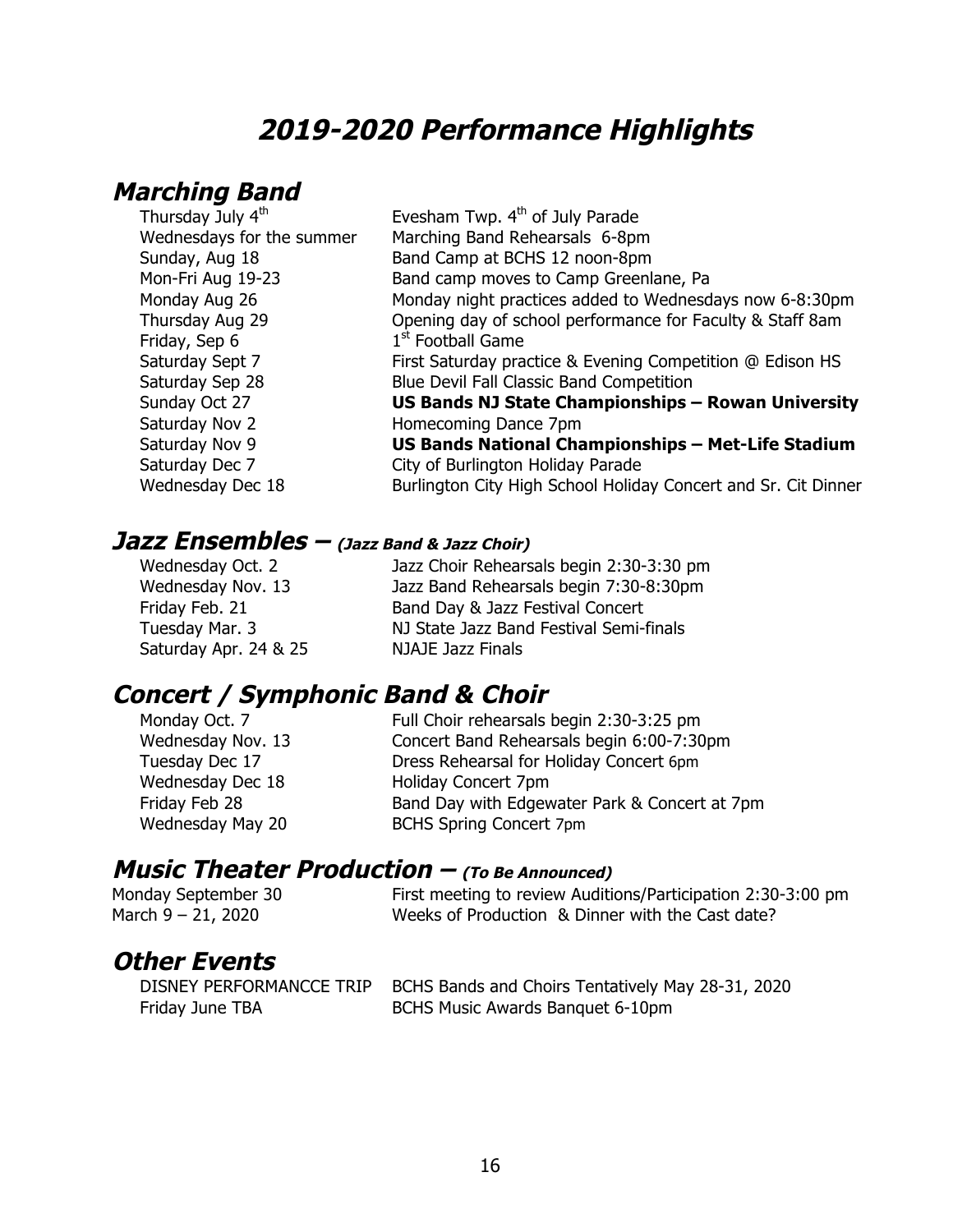## **BCHSBBA Music Dictionary**

**A**

| Ad-Book                         | The program book sold at the Blue Devil Fall Classic band show<br>and distributed throughout the other concerts and performances<br>presented by BCHS Music program including the Spring Musical.                               |
|---------------------------------|---------------------------------------------------------------------------------------------------------------------------------------------------------------------------------------------------------------------------------|
| <b>Awards Night</b>             | <b>All</b> participants in BCHS Music Ensembles and programs are<br>recognized and honored. (Held in June)                                                                                                                      |
| в                               |                                                                                                                                                                                                                                 |
|                                 | Back Drops (also see FLATS) Any scenic pieces used on the football field or in indoor color<br>guard or on stage in theater to be placed behind a scene being<br>performed in front of it.                                      |
| <b>Big Trip</b>                 | A once-every-two-year trip by the BCHS Music Students to travel,<br>(performing, learning and experiencing the world).                                                                                                          |
| <b>Blue Devil Fall Classic</b>  | The name of our local band competition held at Ray Costello Field<br>at Wilbur Watts Intermediate School Stadium. Also a large means<br>of fundraising.                                                                         |
| <b>Executive Board Meetings</b> | Monthly meetings of the BCHS Music Boosters Association, Inc.<br>Executive Board Officers. Open to all Boosters. Time and place<br>announced on website and via email.                                                          |
| <b>Bulletin Boards</b>          | Located inside the Band & Choir rooms.<br>A "Must See" for all students.                                                                                                                                                        |
| <b>Buttons</b>                  | Picture buttons of performing members and "name" buttons<br>bearing the Booster's name. Helps to put a name with a face or<br>match a parent to a student. (something we did a long time ago<br>but might be a help as we grow) |
| C                               |                                                                                                                                                                                                                                 |
| Cabinets                        | Large traveling wheeled closets containing<br>uniforms<br>and<br>for<br>needed<br>to<br>dress<br>the<br>students<br>maintenance<br>items<br>performances. This is where uniforms are kept. They never go<br>home.               |
| <b>Cabinet Dresser</b>          | Someone who helps members into and out of their uniforms.<br>They are responsible for the uniforms during performance season.                                                                                                   |
| Check-Offs                      | Verification by section leaders that a member is in attendance or<br>has mastered elements of the performance (music, drill, etc.).                                                                                             |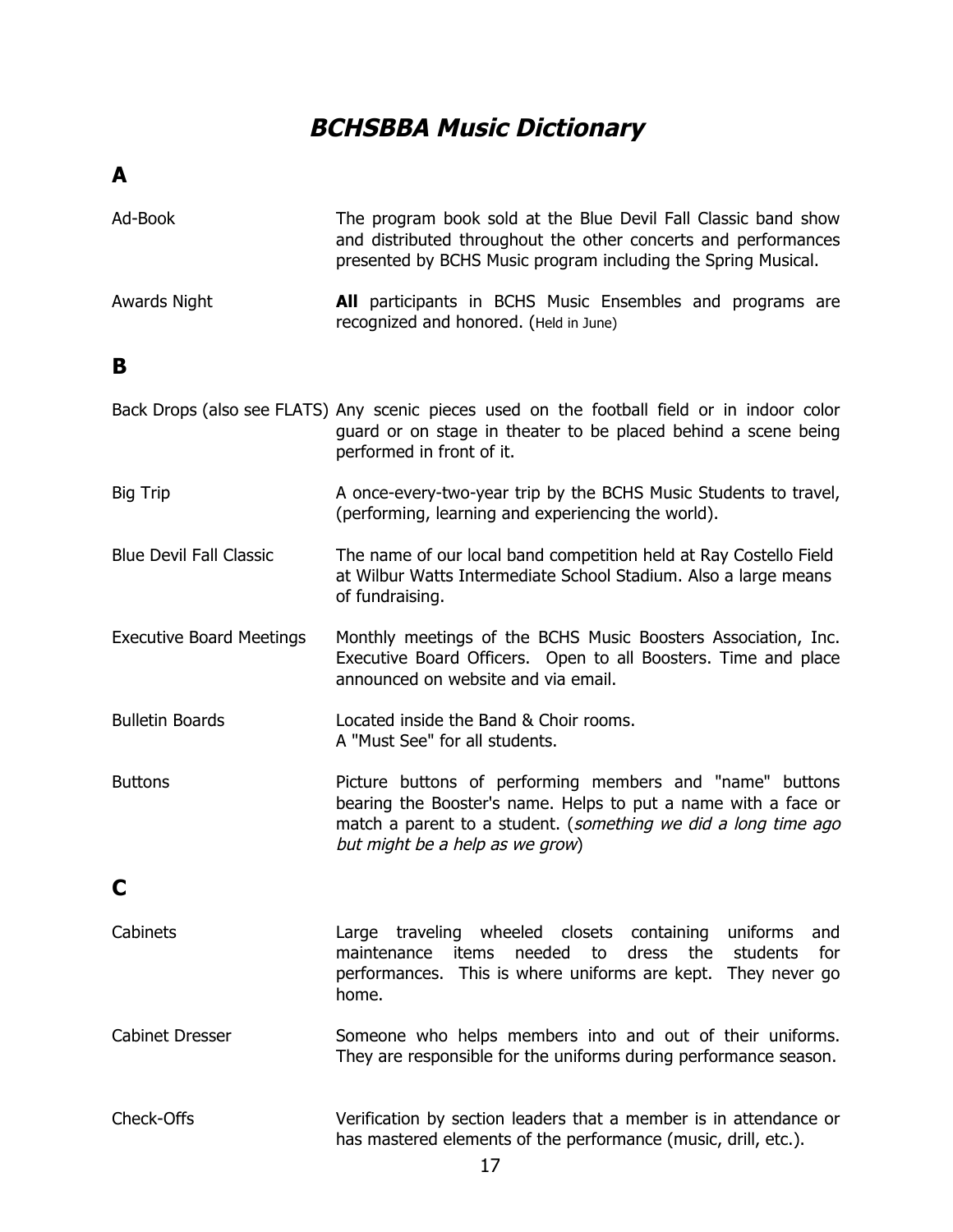| Checkbook/Check card     | A seemingly mandatory piece of survival gear for all Music Booster<br>Parents. Used to pay for personal/lost uniform items, tickets, T-<br>shirts, food, spirit booth items, etc. Don't leave home without it.                                                                                                 |
|--------------------------|----------------------------------------------------------------------------------------------------------------------------------------------------------------------------------------------------------------------------------------------------------------------------------------------------------------|
| <b>Color Guard</b>       | Non-instrumental members of the Marching Band, often known<br>simply as the "Guard". They dance and perform with rifles,<br>sabers, flags, and much, much more.                                                                                                                                                |
| Mini-camps               | Introductory training sessions for members held prior to Band<br>Camp.                                                                                                                                                                                                                                         |
| Concert (symphonic) Band | Open to $7th$ - 12th grade students demonstrating a reasonable<br>level of instrumental proficiency. Performs concerts and other<br>functions, studies variety of music/skills/theory for course credit.                                                                                                       |
| D                        |                                                                                                                                                                                                                                                                                                                |
| "DAVE the Minion"        | Special Music member/mascot that travels to big competitions for<br>good luck.                                                                                                                                                                                                                                 |
| DCI                      | Drum Corps International, a sanctioning and governing<br>organization for private marching corps. Events run through<br>summer.                                                                                                                                                                                |
| <b>Dinkles</b>           | Black marching shoes purchased by you or your student through<br>the music boosters.                                                                                                                                                                                                                           |
| Dr. Beat                 | Electronic metronome device, used for marching practice. (NOT<br>normally used as an instrument of torture.)                                                                                                                                                                                                   |
| <b>Dressers</b>          | Help performers with uniforms/costumes.<br>See also Cabinet<br>Dressers.                                                                                                                                                                                                                                       |
| <b>Drill Books</b>       | Booklet showing movements and positions for field drill. They<br>mark field position to which each member moves during a<br>performance. Each member needs to supply a notebook for drill<br>pages.                                                                                                            |
| <b>Drivers</b>           | Daredevil stunt parents who perform "tractor/trailer" tricks with<br>the Equipment trailers, pick-up trucks, scaffolding, Blue Equipment<br>Bus and Unicycles to the awe and edification of all who see.<br>These drivers are licensed and certified to drive our vehicles to<br>where ever our groups may go. |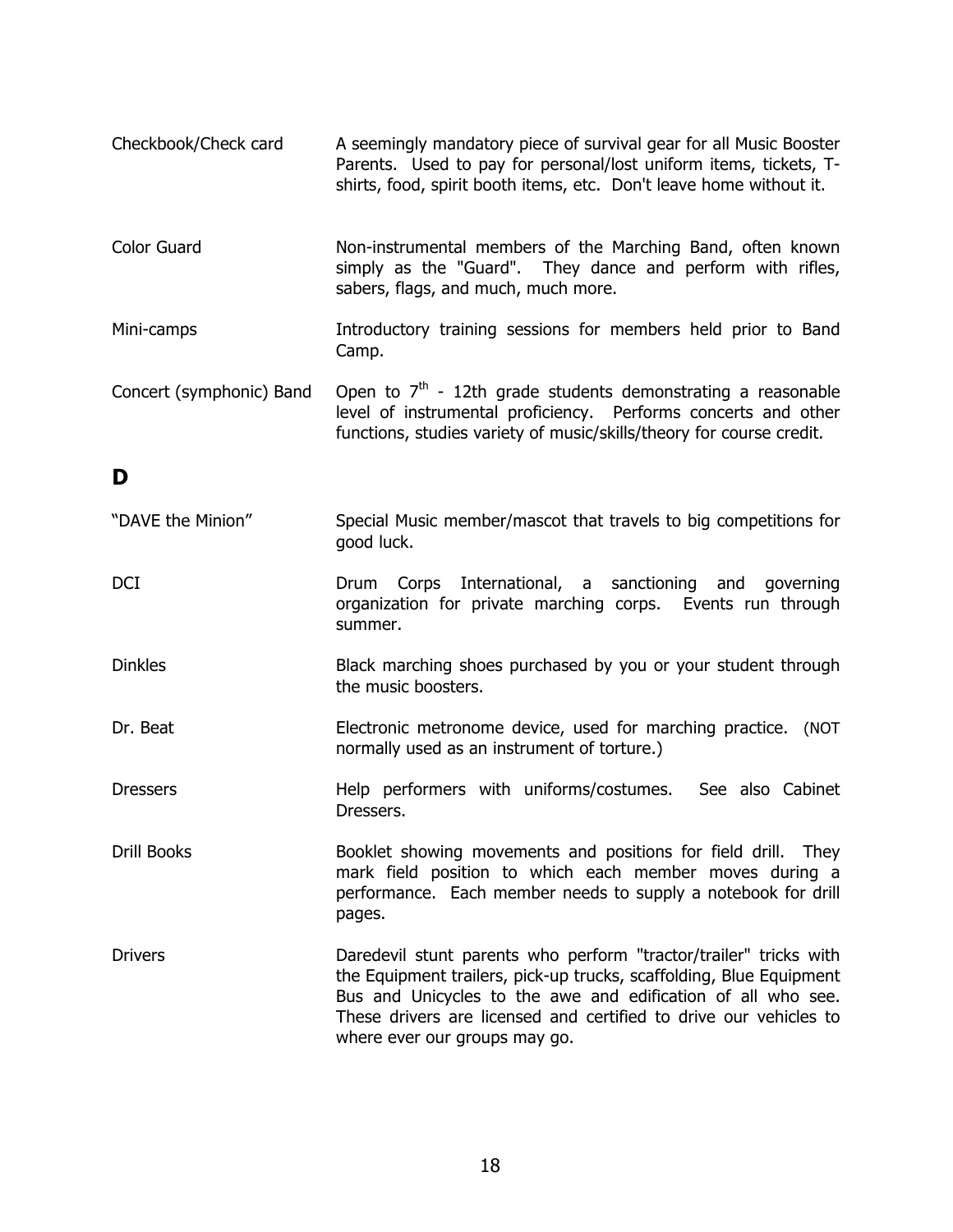| Е                 |                                                                                                                                       |
|-------------------|---------------------------------------------------------------------------------------------------------------------------------------|
| Early             | Showing up <b>MORE</b> THAN 15 minutes before the scheduled time<br>of a practice or event is early. After that you are just on time. |
| Email             | How you can get the most up to the minute information relating<br>to anything regarding booster and music department activities.      |
| Ensemble          | Various performing "sub-groups" of the BCHS Music Program.<br>Consists of selected styles and playing specially arranged music.       |
| Event Coordinator | Parent/Booster in overall charge of running a particular music<br>booster event, activity or fundraiser.                              |
| F                 |                                                                                                                                       |
| <b>Flats</b>      | Props used during performances, consisting of decorated fabric<br>stretched over a variety of portable frames.                        |

## **G**

| Gauntlet                 | Part of marching band uniform, worn at the wrist.                                                                                                                                                                |  |
|--------------------------|------------------------------------------------------------------------------------------------------------------------------------------------------------------------------------------------------------------|--|
| <b>General Meeting</b>   | Meeting intended for all Band Boosters: Elections are held at the<br>May / June meeting.                                                                                                                         |  |
| Global Connect           | The School District's parent call system.                                                                                                                                                                        |  |
| Going To The Trailer/Bus | Opportunity to congratulate the Band members after a<br>performance at a competition and to get up to the minute<br>information on what's next. Meet where ever the equipment<br>trailers and busses are parked. |  |
| н                        |                                                                                                                                                                                                                  |  |
| <b>Holiday Parade</b>    | The December Holiday parade and festivities in Burlington City.                                                                                                                                                  |  |
| <b>Holiday Show</b>      | The December Holiday Concert for all performing ensembles. One<br>of the bigger performances throughout the year.                                                                                                |  |

**I**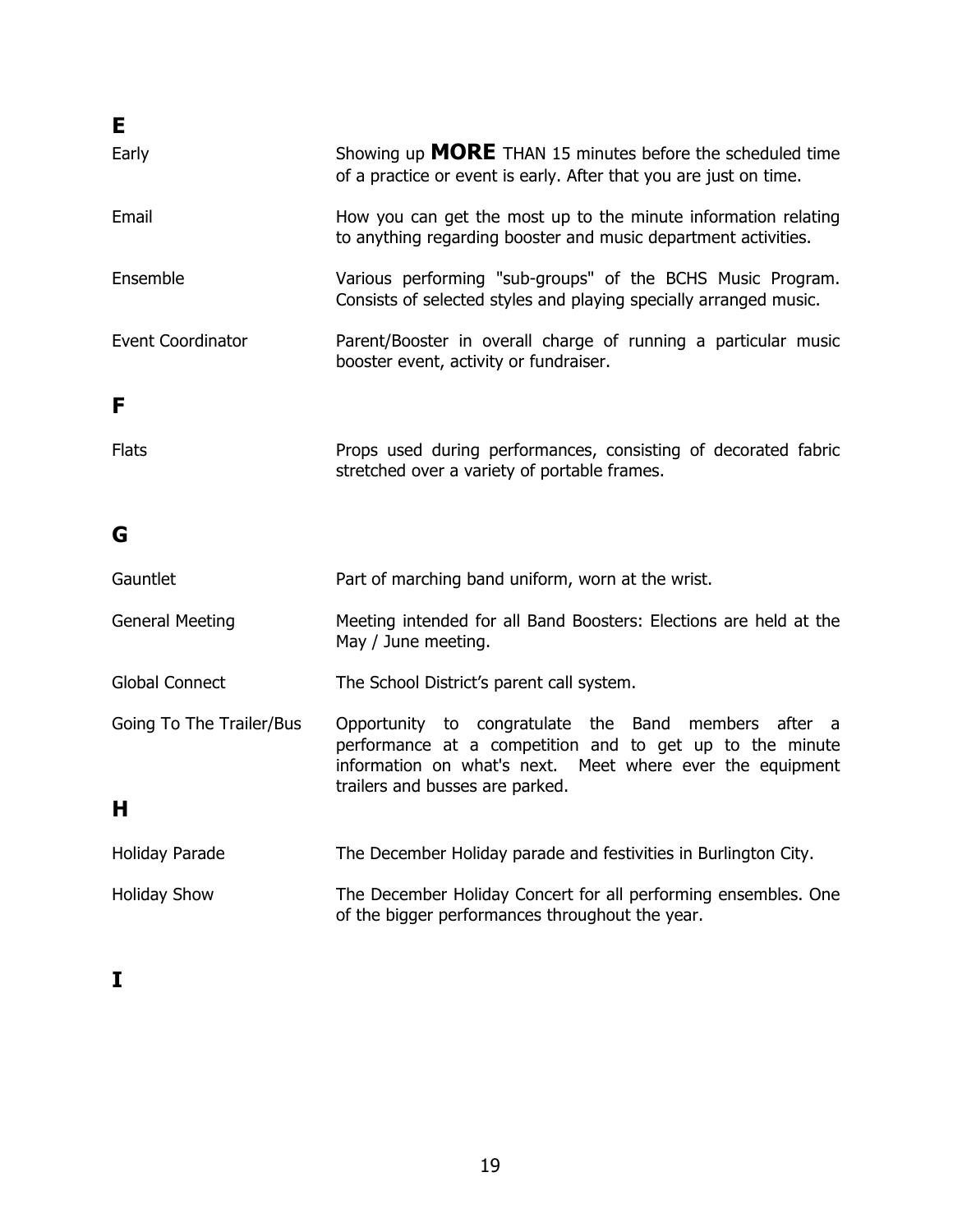| Jazz Choir       | Vocal Ensemble that practices before & after school on Mondays,<br>Wednesdays and Fridays. The Group is selected by audition.<br>Musical focus includes acapella and accompanied Swing Jazz,<br>Funk, and Ballads.                                                                                      |
|------------------|---------------------------------------------------------------------------------------------------------------------------------------------------------------------------------------------------------------------------------------------------------------------------------------------------------|
| Jazz Band        | Instrumental Big Band Ensemble that practices in the evenings<br>with added sectionals TBA. The Group is selected by audition.<br>Musical focus includes Swing Jazz, Blues, Funk, Rock and Ballad<br>styles.                                                                                            |
| L                |                                                                                                                                                                                                                                                                                                         |
| Late             | Defined as arriving $\mathbf{A}\mathbf{T}$ the scheduled time of an event or<br>practice.<br>No No No not in our house!                                                                                                                                                                                 |
| м                |                                                                                                                                                                                                                                                                                                         |
| M.S.'rs          | Apparently a term of endearment for those people in the program<br>who support and respect the philosophy of the music program, its<br>expectations and the instruction offered.                                                                                                                        |
| N                |                                                                                                                                                                                                                                                                                                         |
| <b>Nationals</b> | <b>US</b><br>Marching Band<br>The l<br>Bands<br>National<br>Championships<br>Competition often held at MET-LIFE Stadium, The Meadowlands<br>Sports Complex in East Rutherford, N.J., in early November.                                                                                                 |
| <b>NJMEA</b>     | New Jersey Music Educators Association                                                                                                                                                                                                                                                                  |
| O                |                                                                                                                                                                                                                                                                                                         |
| On-Time          | Defined as being present 15 minutes <b>BEFORE</b> the start of a<br>scheduled event or practice.                                                                                                                                                                                                        |
| One More Time    | The Directors favorite line.                                                                                                                                                                                                                                                                            |
| P                |                                                                                                                                                                                                                                                                                                         |
| <b>Pit Crew</b>  | The loosely organized, "super" squad of "jacks of all trades."<br>Adept at all forms of mechanical construction, wood fabrication,<br>electrical power feats of wonder, and audio magic. They see to it<br>that the logistics are in place before the Marching Band goes on to<br>practice and perform. |

## **J**

**R**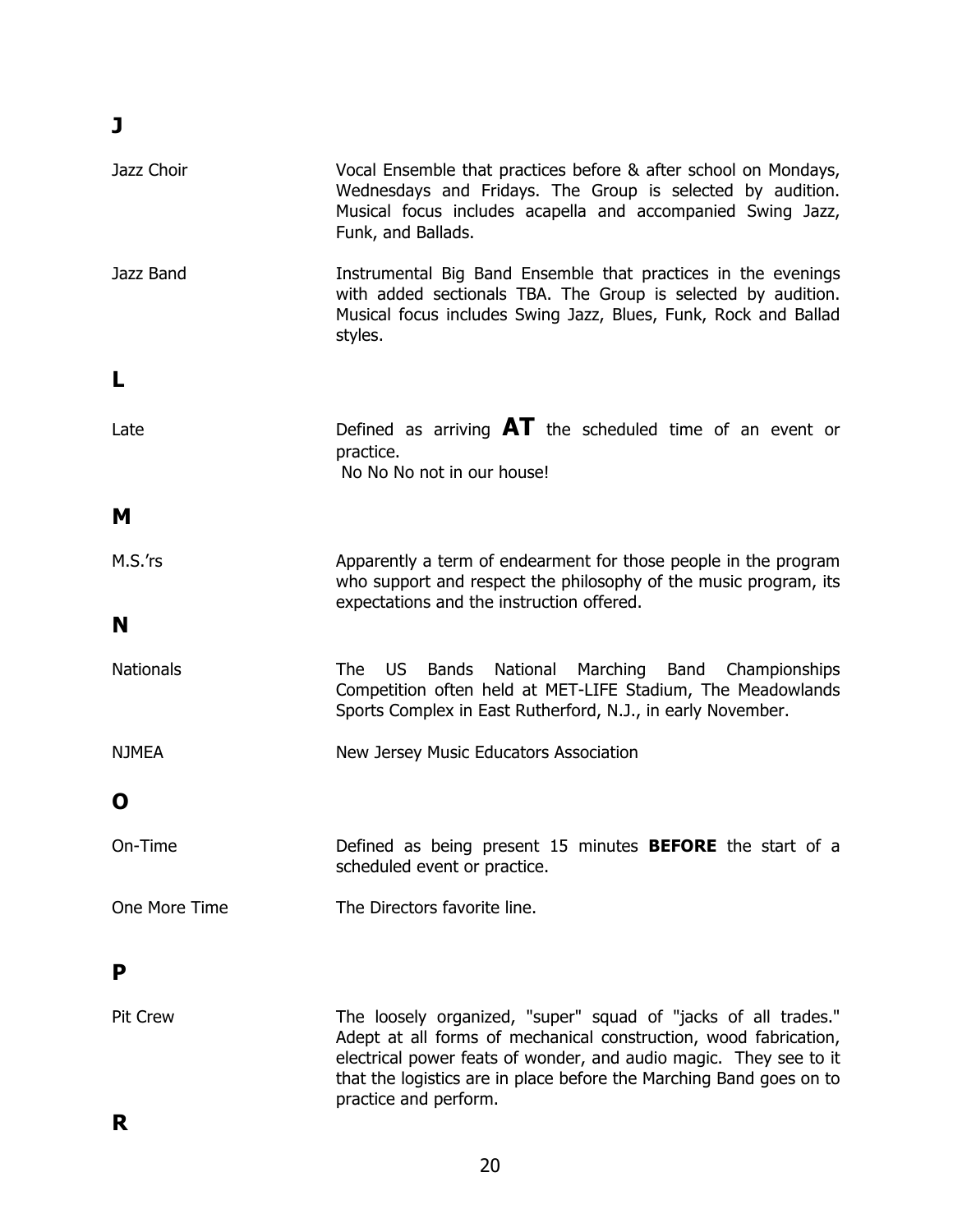| Regionals         | US Bands competitions during the fall that are identified by the<br>area of the country in which they are presented.                                                                                                                                                                                                |
|-------------------|---------------------------------------------------------------------------------------------------------------------------------------------------------------------------------------------------------------------------------------------------------------------------------------------------------------------|
| ***Reserve Member | Marching band member who performs in parades and at football<br>games but does not have a full time position in the competition<br>show at present. Reserve members attend all performances,<br>trips, rehearsals, and band camp.                                                                                   |
| Retreads          | Experienced Rookie parents with a younger student joining band<br>as a first year member (see rookie) but who have been around<br>the block with older siblings in band before.                                                                                                                                     |
| Rookie Buddy      | A Veteran family assigned to shepherd new members of the music<br>program and their families through their first year in the program.                                                                                                                                                                               |
| Rookie Night      | Meeting for incoming Rookies (freshman and transfers) and their<br>parents to meet, and communicate with the director and the<br>Rookie Buddies.                                                                                                                                                                    |
| <b>Rookies</b>    | First-year members in the BCHS Music Program. They may be<br>freshman, transfer students, or<br>any<br>first-year<br>member<br>upperclassmen.                                                                                                                                                                       |
| Run-Through       | A complete performance of a show usually near the end of<br>practice. The main reason parents arrive early to pick up kids and<br>catch the growth.                                                                                                                                                                 |
| S                 |                                                                                                                                                                                                                                                                                                                     |
| Send-Offs         | Exciting decorations, goodies, etc. found in the music hallway<br>usually put together by dedicated parents before Regional and<br>National competitions as well as<br>major concerts<br>and<br>performances. Known to spark enthusiasm and add spirit to the<br>excitement of major competitions and performances. |
| Senior Dinner     | A special dinner for seniors if they choose with the director / staff.                                                                                                                                                                                                                                              |
| Set               | 1) Exact location in a Marching Band formation<br>2) During Marching Band practice, "set" means "ready".<br>3) The items built to be on stage for the theatrical production<br>scenes.                                                                                                                              |
| Skit Night        | The last night of Band Camp where sections can do a skit for the<br>right to win best creative & spirited section of the marching band.                                                                                                                                                                             |
| Symphonic Band    | Open to 7th-through 12th-grade students demonstrating a high<br>level of instrumental proficiency. Performs at concerts and other<br>functions. Studies a variety of music<br>21                                                                                                                                    |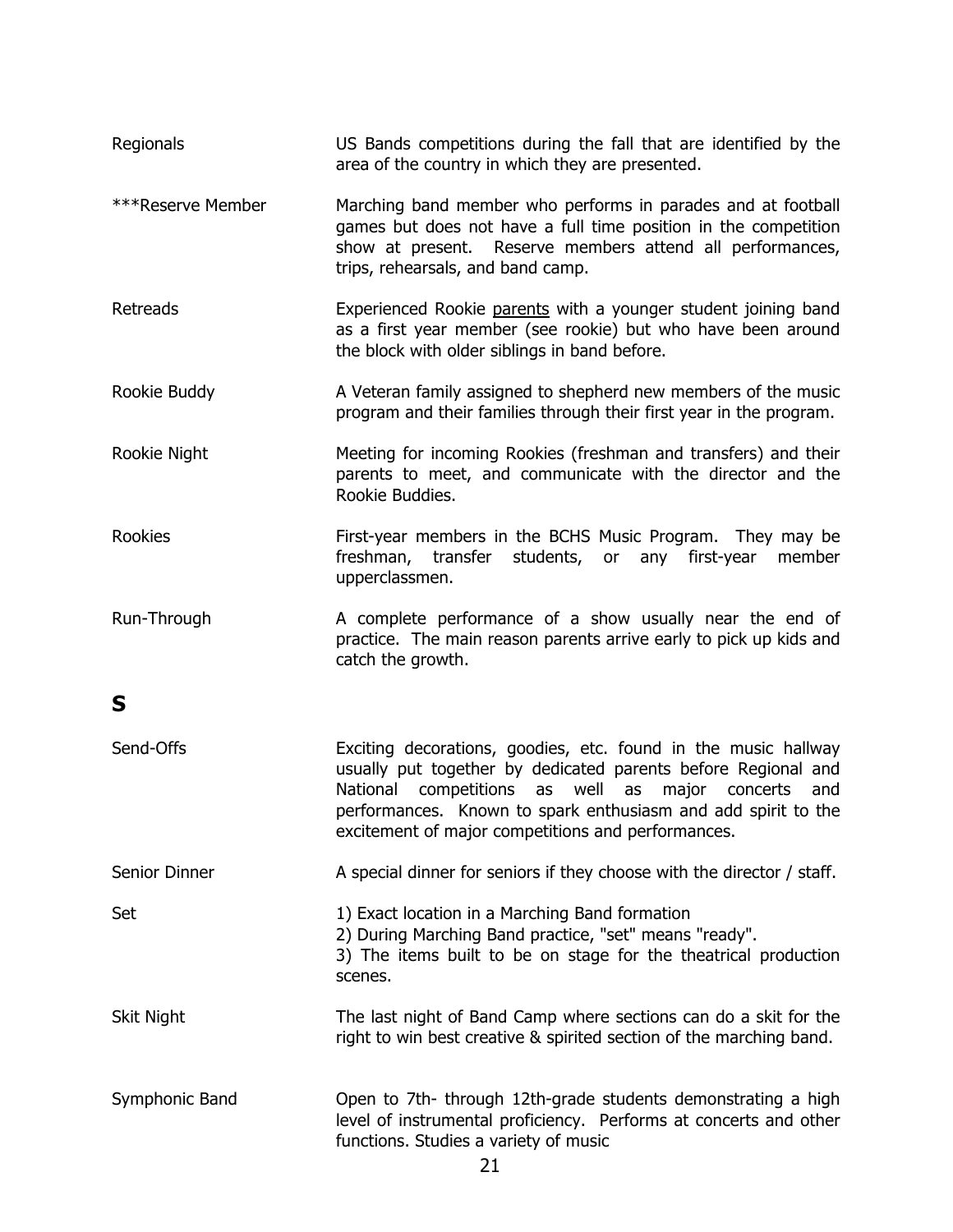| U                     |                                                                                                                                                                                                                                                                                                                                                                                                                                                                                                                          |
|-----------------------|--------------------------------------------------------------------------------------------------------------------------------------------------------------------------------------------------------------------------------------------------------------------------------------------------------------------------------------------------------------------------------------------------------------------------------------------------------------------------------------------------------------------------|
| <b>Uniforms</b>       | The specific performance attire for the ensembles of the BCHS<br>Music Program.                                                                                                                                                                                                                                                                                                                                                                                                                                          |
| Uniform Fitting Day   | Designated day for music members to be fitted for uniforms.<br>Hats, pants, tops, coats, or Tuxedos, Gowns, robes etc. are fitted,<br>numbered and stored in uniform cabinets / hat boxes or clothing<br>racks.                                                                                                                                                                                                                                                                                                          |
| V                     |                                                                                                                                                                                                                                                                                                                                                                                                                                                                                                                          |
| Veteran               | Any member who has survived a season / year of BCHS Music.                                                                                                                                                                                                                                                                                                                                                                                                                                                               |
| W                     |                                                                                                                                                                                                                                                                                                                                                                                                                                                                                                                          |
| WGI                   | Winter Guard International, sanctioning body of Winter Guard<br>events and competitions.                                                                                                                                                                                                                                                                                                                                                                                                                                 |
| Waterings             | Specially trained and motivated Parent/Boosters provide liquid<br>sustenance at parades, band<br>camp, performances<br>and<br>competitions by the marching band.                                                                                                                                                                                                                                                                                                                                                         |
| Website               | www.bchsmusic.com                                                                                                                                                                                                                                                                                                                                                                                                                                                                                                        |
| Weekly Schedule Sheet | The weekly date/time schedule for the Marching Band weekend;<br>Often contains critical information. Always contains place and<br>time information. !!! NOT for Student Eyes ONLY!!!                                                                                                                                                                                                                                                                                                                                     |
| Mon/Wed Nights        | Weekly practices for the bands and choirs that afford the Boosters<br>the chance to gather and see and listen to performances of the<br>student work to date. Much Booster business including acquiring<br>and the turning in of Fundraisers, Show Tickets and general<br>information is transacted here with money and products often<br>seen changing hands in the parking lot under low light conditions.<br><b>THE</b> place to get the latest and greatest BCHS Music information.<br>!!!NOT for "insiders" ONLY!!! |
| <b>Winter Guard</b>   | Indoor performance and competition group, active during winter<br>months after marching season. (See WGI above).                                                                                                                                                                                                                                                                                                                                                                                                         |
| X                     | Is for the most X-citing Music program in town!                                                                                                                                                                                                                                                                                                                                                                                                                                                                          |
| Y                     | Y ??? Because we love the BCHS Music Program and what it<br>offers us!!!                                                                                                                                                                                                                                                                                                                                                                                                                                                 |
| Z                     |                                                                                                                                                                                                                                                                                                                                                                                                                                                                                                                          |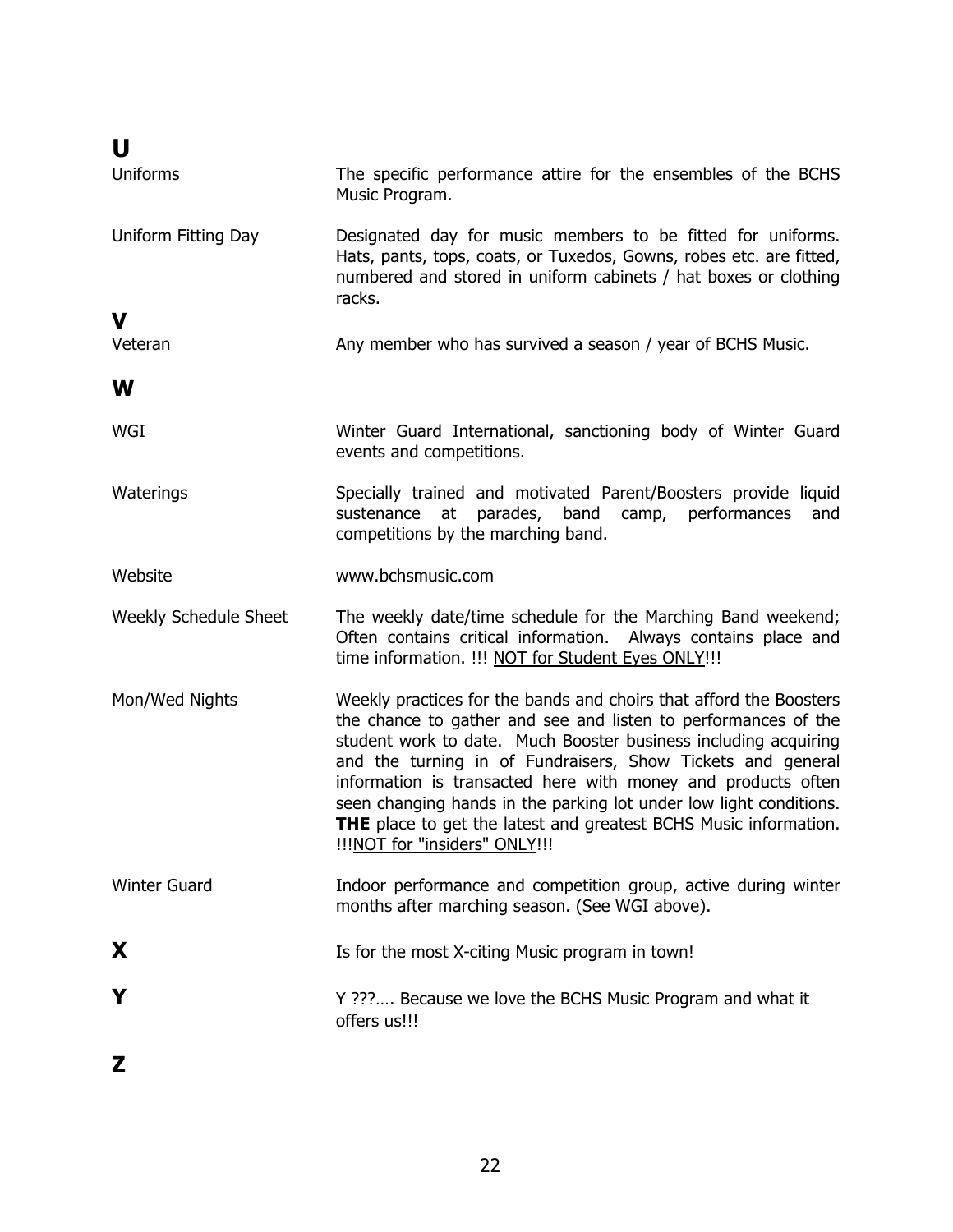## HANDBOOK STATEMENT OF UNDERSTANDING

We the undersigned have read and understand the entire Burlington City High School Music Program & BCHS Music Boosters 2019-2020 Handbook.

| <b>Student Band Member:</b> | (sign name)  | Date: |
|-----------------------------|--------------|-------|
|                             | (print name) |       |
| Parent or Guardian:         | (sign name)  | Date: |
|                             | (print name) |       |

**Please print this page and bring to Mr. May in the Music office ASAP.**